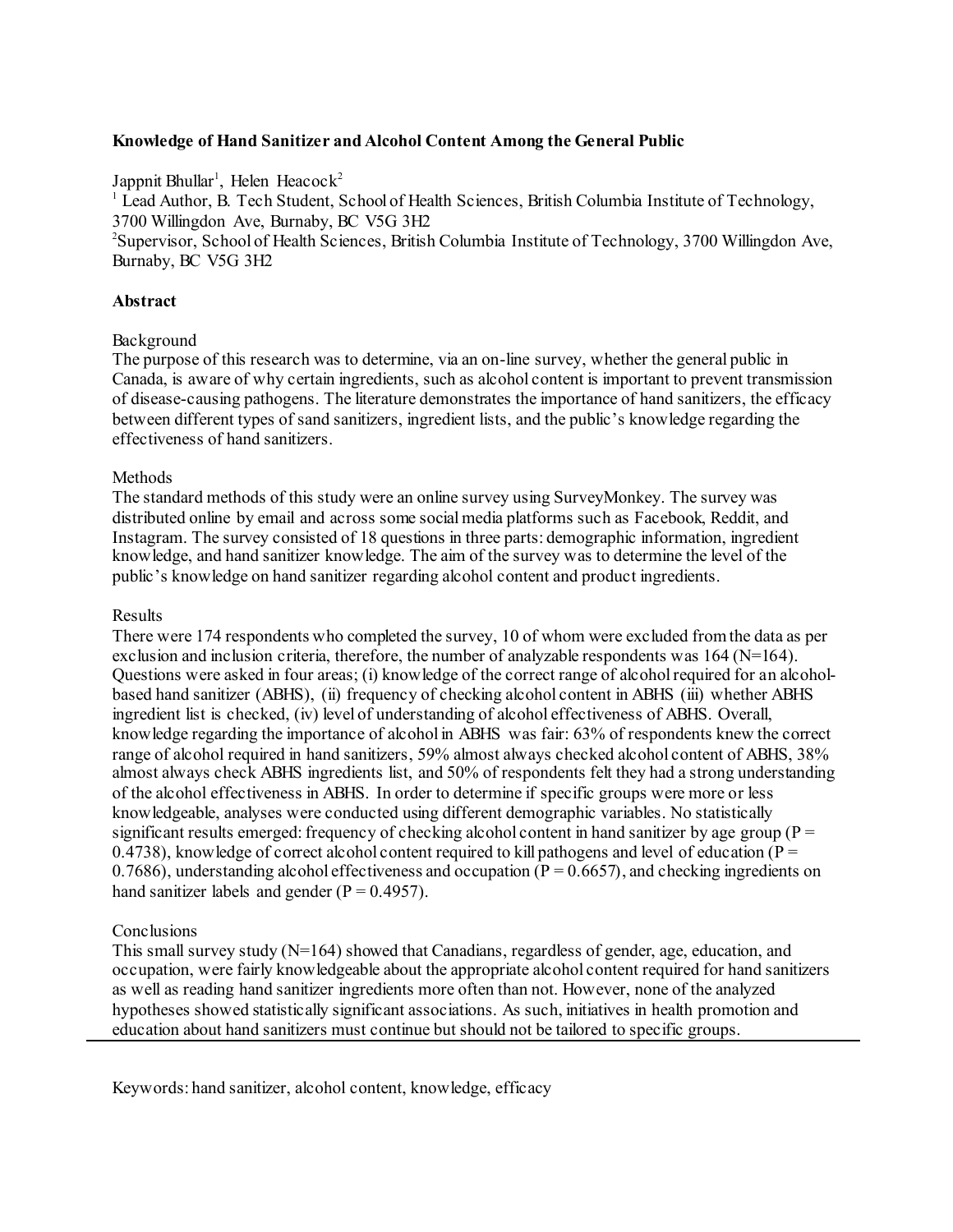#### **Introduction**

This research project focused on recalls regarding hand sanitizers, and whether the general public in Canada is aware of the reasons that would lead to such recalls. Previously published research on product recalls can provide valuable information, recommendations, and methodology that can be adapted when creating studies of hand sanitizer knowledge, and, particularly, of the ingredients found in hand sanitizers. With the ongoing Coronavirus (COVID-19) pandemic, public health practices have received a great deal of attention, leading to the increased demand for hand sanitizers. Hence, with mass production and consumption of hand sanitizers, recalls can be highly expected. This study's relevance to public health is significant due to the use of hand sanitizers in preventing the transmission and spread of infectious diseases. The following literature demonstrates the importance of hand sanitizers, the efficacy between different types of sand sanitizers, ingredient lists, and the public's knowledge regarding the effectiveness of hand sanitizers.

#### **Literature Review**

**Hand Hygiene and Public Health Significance**  "Hygiene is associated with disease prevention and health promotion" (Babeluk et al, 2014). Since physical contact between people and objects is a major vehicle for the transmission of disease, hand hygiene is a key component in disease prevention (Babeluk et al, 2014). Although the Centres for Disease Control, (CDC) recommends washing hands with soap and water, using a hand sanitizer with at least 60% alcohol can prevent illness and the spread of illness (CDC, 2020). As mentioned in the study by Leung (Leung, 2016), alcohol-based hand sanitizers can quickly reduce the number of microbes on hands but do not eliminate all types of microorganisms (CDC, 2020). Sanitizers with 60-95% alcohol are more effective at killing germs than those with a lower alcohol concentration (CDC, 2020).

During the  $20<sup>th</sup>$  century, development of vaccines and antimicrobial therapy lead to a negligence of hygiene (Bloomfield et al, 2007). Although single factors such as hands may be a sufficient cause of disease transmission, the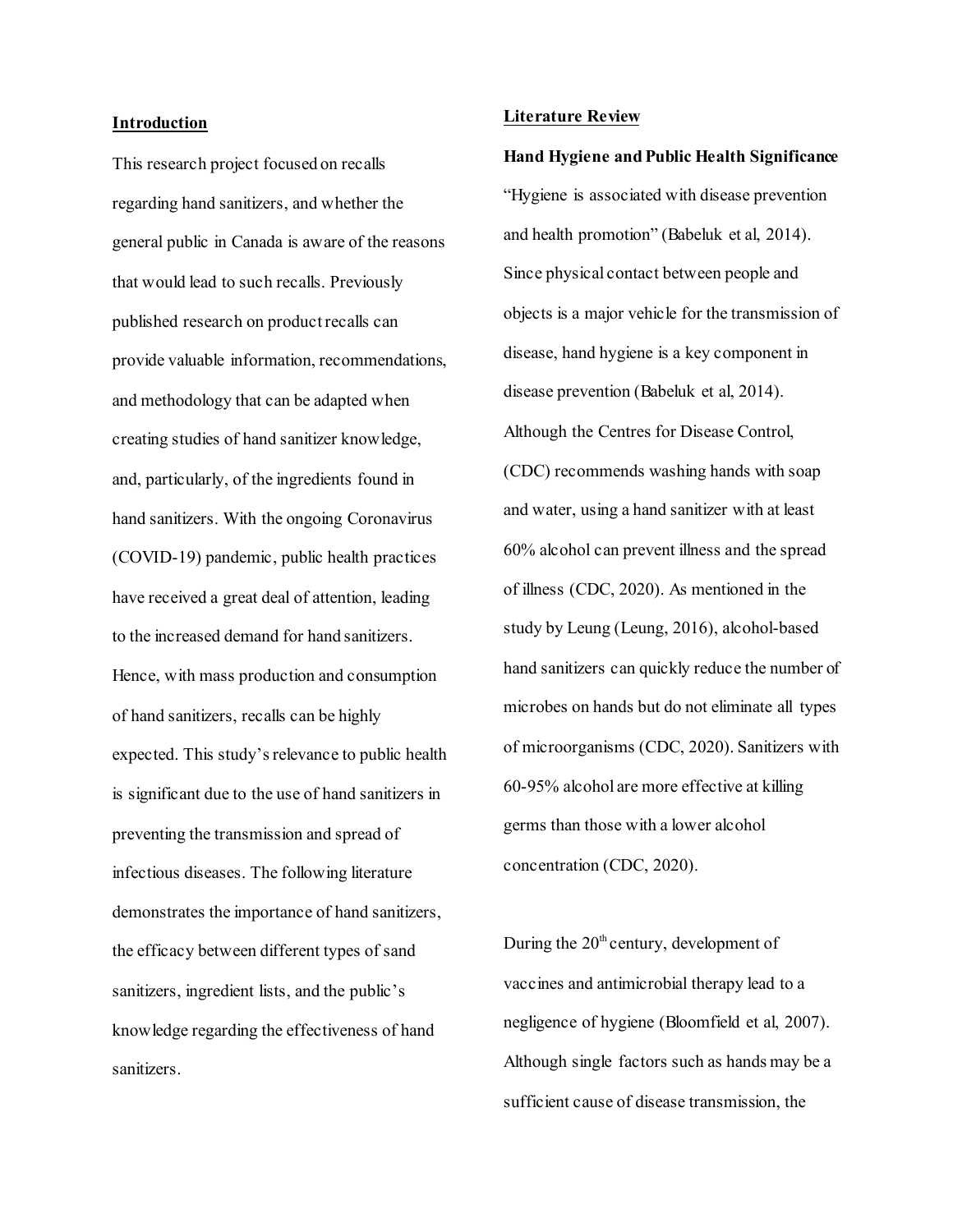spread of infection involves several "component causes", which together determine the risk (Bloomfield et al, 2007). The role of the hands relative to other surfaces can be observed by mapping the routes of transmission. For gastrointestinal illnesses, respiratory illnesses, and skin infections, the hands are the most important route of transmission as they come into direct contact with the portal of entry (mouse, nose, and eyes), and therefore, are the last line of defense (Bloomfield et al, 2007). To break the chain of transmission, an intervention such as hand washing, or the use of hand sanitizers can be implemented. Hand hygiene must be used in conjunction with the proper use of hand sanitizers and the proper method of hand washing (CDC, 2020). A problem arises when manufacturers mislabel hand sanitizers' alcohol content resulting in the lack of efficacy, hence, the lack of hand hygiene, and, ultimately, to the transmission of communicable diseases. Many studies have addressed hand hygiene; one, by Sandora, showed that use of alcohol-based hand sanitizer in the home reduced the transmission of GI illnesses (Sandora, 2005). Another study stated that improved hand hygiene practices

using hand washing and alcohol-based hand sanitizer, resulted in reduced upper respiratory illnesses and absenteeism in university students (White, 2003). Hand hygiene has become a major public health topic since the COVID 19 Pandemic began in March 2020. As such, assessing public knowledge of hand sanitizers, their ingredients and potential for recall is an important and timely area of public health research.

### **The Efficacy of Hand Sanitizers**

The efficacy of alcohol-based hand-sanitizers is very significant in the hand hygiene aspect. It was found that there was a decrease in hand sanitizer effectiveness after repeated use (Christie, 2014). How much hand sanitizer should be used for each application for it to decrease the effectiveness, or is there a certain type of hand sanitizer that loses its effectiveness more quickly than another type of sand sanitizer? These questions were examined in a study conducted to compare the effectiveness of different types of hand sanitizers where gel hand sanitizer was found to be more effective when compared foam hand sanitizers (Leung, 2016).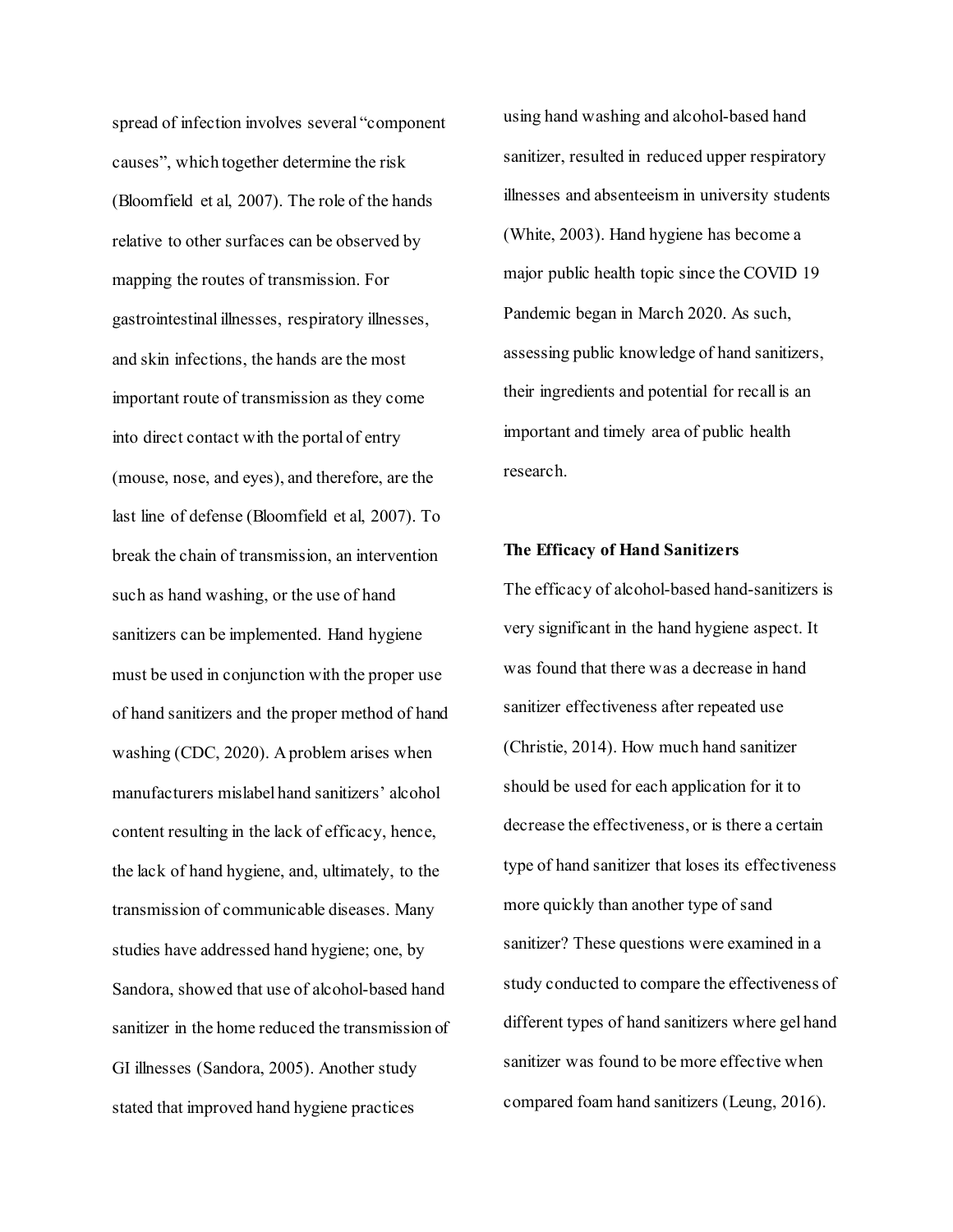Similarly, a study evaluated the effectiveness of hand sanitizers by comparing alcohol-based and non-alcohol-based hand sanitizers (Song, 2016). It has been reported that non-alcoholic hand sanitizers are potentially less effective in blocking the transmission of Covid-19 disease (Gao, 2020). The function of alcohol in hand sanitizer is to dry out the virus, therefore, destroying it. Non-alcoholic hand sanitizers may not be effective in killing the virus, but the mechanical function of rubbing will remove it (Gao, 2020). Though Leung used E. coli against the gel and foam hand sanitizers, the author acknowledged that hand sanitizers may not be effective against all pathogens (Leung, 2016). Perhaps, further research can examine the effectiveness of different types of hand sanitizers; gel, liquid, or foam and alcohol-based or non-alcohol-based hand sanitizers on different types of microorganisms or pathogens. A study conducted in 2008 discussed the efficacy of disinfectants and hand sanitizers against Avian Respiratory Viruses (Patnayak, 2008), which is relevant to the COVID-19 pandemic. The study was conducted using hand sanitizer against Avian influenza virus (AIV), avian

metapneumovirus (aMPV), and Newcastle disease viruses (NDV). The three different hand sanitizers (gel, liquid, foam) were found to be effective against the viruses it was tested for; NDV and aMPV (Patnayak, 2008). Regarding Influenzas, the efficacy of foam, gel, and wipes were tested against the H1N1 virus on hands (Larson, 2012). The study found that all three types of deliveries produced significantly reduced viral counts on hands (Larson, 2012). This study fills the gaps mentioned in the above studies regarding the use of different types of hand sanitizers on different types of pathogens.

### **Public Knowledge**

Regarding the efficacy of hand sanitizers, the question arises; Is the public aware of the effectiveness of alcohol-based hand sanitizers? A survey showed that the majority of the general public are aware of the efficacy of alcohol-based hand sanitizers, although, in one small survey study, individuals older than the age of 40, as compared to those under 40, had less knowledge on the matter (Lu, 2014). To build on Lu's study, a similar one could be done but grouped by age categories. For example, surveys conducted for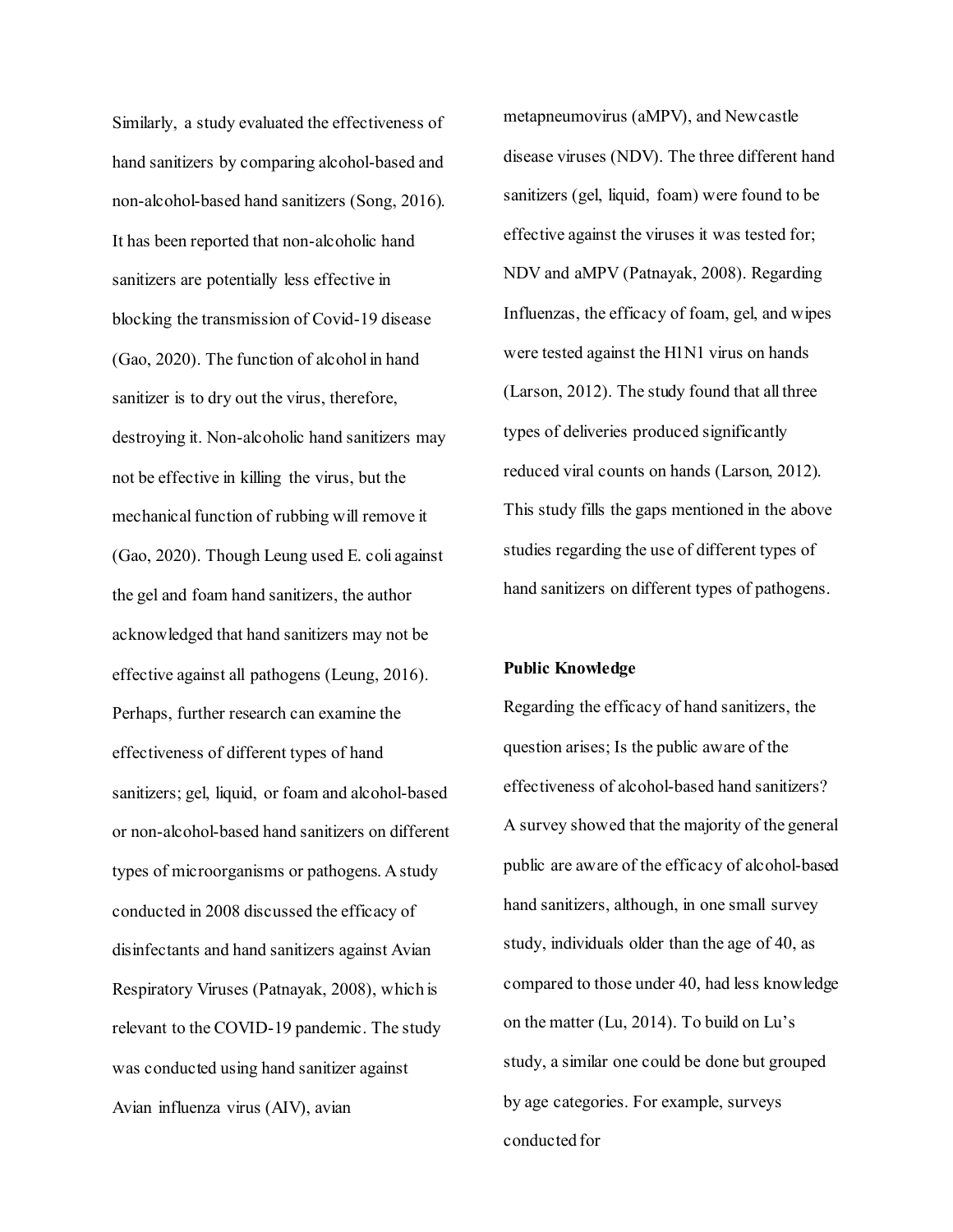the following age groups:  $\leq 20$ , 20-39, 40-60, >60. With the current COVID-19 pandemic and the publicity of hand sanitizers, the level of knowledge within those age groups may have changed. It is important for the public to be aware of the ingredients in hand sanitizers as some chemicals used can pose as a health risk. For example, one Dollarama store recalled a hand sanitizer brand which contained methanol. Methanol is not authorized for use in Canada according to Health Canada because it can cause severe adverse reactions or death when ingested. Since the product is fraudulent, Health Canada states that the product may not be effective at killing bacteria and viruses (CBC, 2020). Methanol is an unlisted ingredient on a hand sanitizer label (Chan, 2018). These products are then recalled and removed from the market.

Hand sanitizers have become a vast commodity for not only North Americans, but the whole world. Cosmetic or personal service products including hand sanitizers use a variety of chemical ingredients. Alcohol-based hand sanitizer products contain ethyl alcohol (ethanol), isopropyl alcohol, n-propanol, or a

combination of them all (Lu, 2014). Results from Ahn's survey on knowledge of the ingredients in personal care products indicated a low level of knowledge (Ahn, 2016). Concerning the focus of this project, a study can be conducted regarding the general public's knowledge regarding the ingredients used in hand sanitizers that are widely used. As mentioned above, the difference in time and situation may cause results to differ. Also, the general public may not be aware of the alcohol content in hand sanitizers if they do not recognize the ingredients. Labelling is a significant aspect regarding recalls of products, including hand sanitizers. Not only should consumers look for and recognize ingredients that are listed but should also be aware of ingredients that should NOT be in the product (Gao, 2020). The two unauthorized substances found in hand sanitizers in Canada are methanol and ethyl acetate. These substances can lead to health problems after using the hand sanitizing product. After frequent use, ethyl acetate is likely to cause dry skin causing irritation and methanol can cause dermatitis, eye irritation,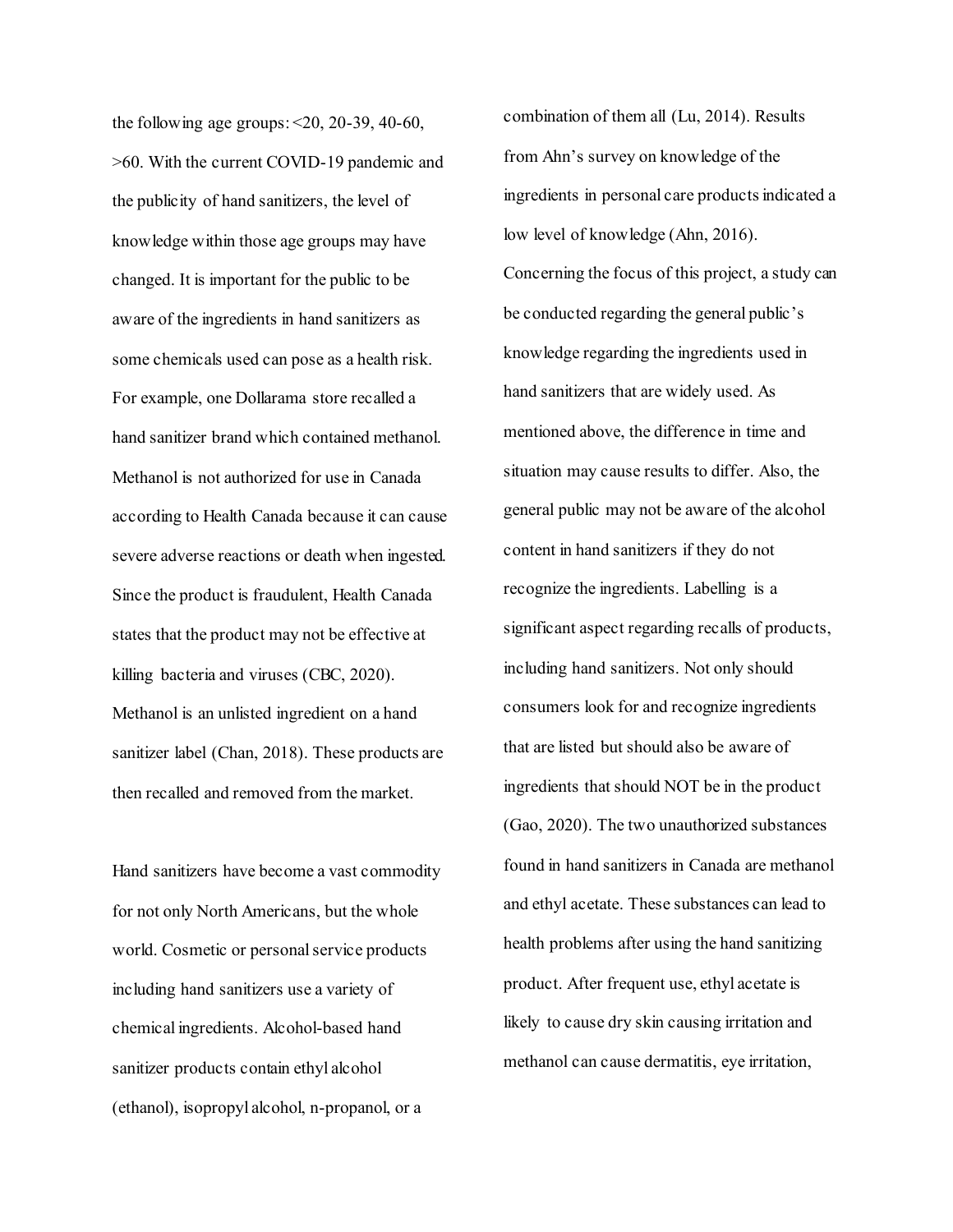upper respiratory system irritation, and headaches (Health Canada, 2020).

products are not to be used (Health Canada, 2020).

## **Legislation and Recalls**

During the COVID-19 pandemic, "many manufacturers distributed toxic or defective products", resulting in recalls for those certain hand sanitizer products (Blount, 2020). Under the Food and Drug Act, it is illegal to label, sell, or advertise a product in a falsely or deceptively (Health Canada, 2020). Recalls of these products may lead to new legislation to be created to regulate the ingredients used in hand sanitizer.

Several hand sanitizer products have been recalled since June 6, 2020, due to being unauthorized for use in Canada. Industrialgrade ethanol is being used in certain hand sanitizer products and contains impurities that are not found in the ethanol approved for use in manufacturing hand sanitizers such as foodgrade or pharmaceutical-grade ethanol. Since industrial-grade ethanol has not been approved for use in hand sanitizers in Canada, it has not been reviewed for the safety or efficacy (Health Canada, 2020). It is suggested that these

Technical-grade ethanol contains a higher concentration of acetaldehyde than food-grade or pharmaceutical-grade ethanol (Health Canada, 2020). Health Canada has approved the temporary use of technical-grade ethanol in alcohol-based hand sanitizers, manufacturers must include risk statements on their products labels informing the consumer of any risks that may arise upon use of hand sanitizers using technical-grade ethanol (Health Canada, 2020). Products that are recalled frequently contain ingredients that are not authorized for use or the labels are missing risk statements (Health Canada, 2020).

### **Purpose of the Research Project**

The purpose of this research was to determine, via an on-line survey, the general public's knowledge of ABHS ingredients, in particular, alcohol. The study also assessed whether there were associations between age, gender, educational attainment and occupation with knowledge of ABHSs.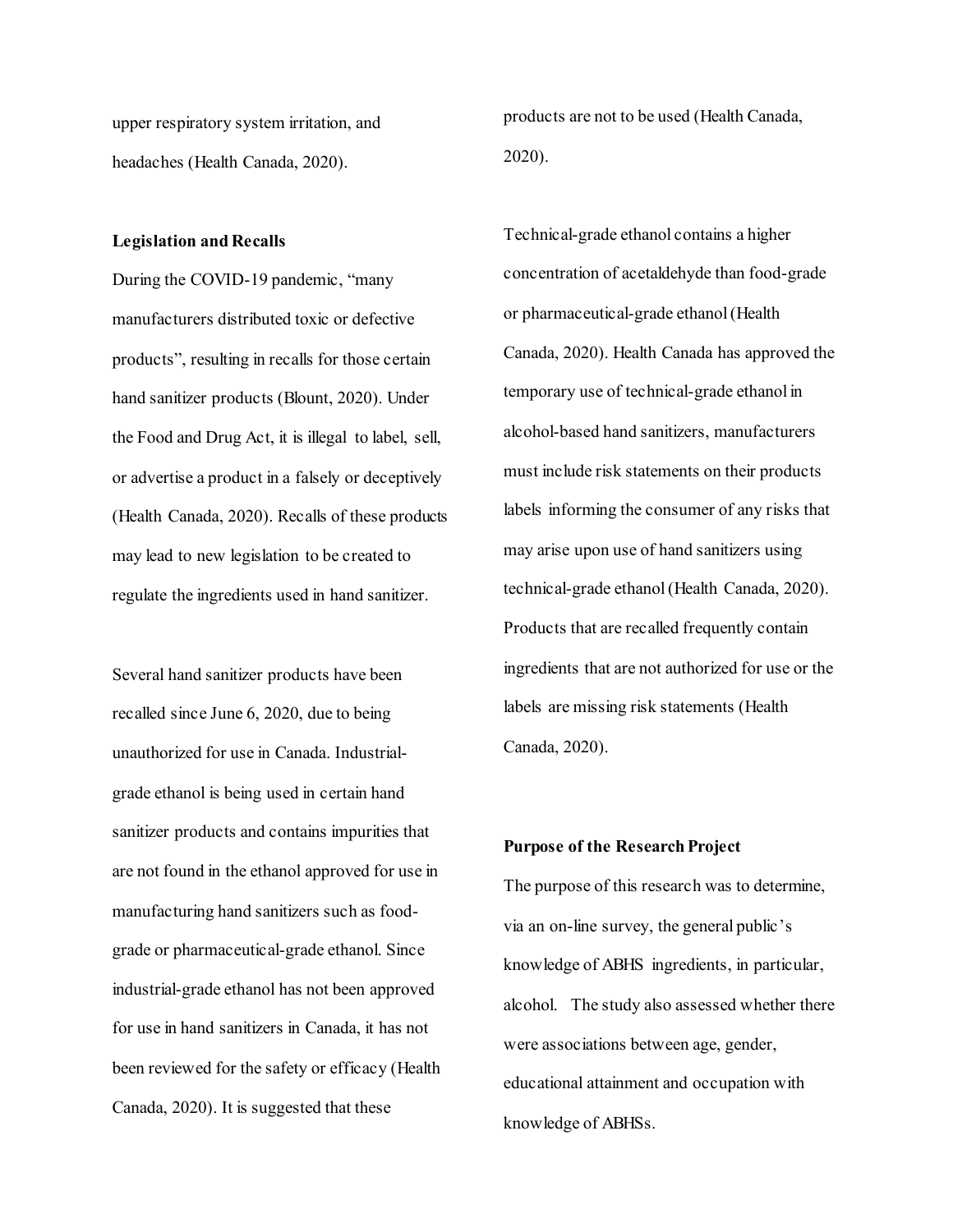## **Materials**

The materials used for this study included a laptop computer which was used to conduct an online survey and statistical analyses. The online survey was created using SurveyMonkey (SurveyMonkey, 2021) and the statistical analyses were done using a statistical software called NCSS (NCSS, 2021). Data was also analyzed using Microsoft Excel. There was a prize draw for participants to win \$100 if they wished to enter.

### **Methods**

The standard method forthis study was an online survey using SurveyMonkey, a platform where online surveys can be designed (SurveyMonkey, 2020). The survey was distributed online by email and across some social media platforms such as Facebook, Reddit, and Instagram. Personal Instagram and Facebook accounts were not used to reduce bias. A link was provided for the participants to be directed to the survey. The survey consisted of three parts: demographic information, recall knowledge, and hand sanitizer knowledge. The aim of the survey was to determine the level of

the public's knowledge on hand sanitizer regarding alcohol content and product ingredients. The survey consisted of 18 questions. Closed-ended, Dichotomous, multichotomous nominal, and multichotomous ordinal data was collected for ease of statistical analysis (Heacock, 2020).

## **Inclusion and Exclusion Criteria**

The participant must reside in Canada. Reponses from participants from outside of Canada were excluded from the data analysis for this study. This exclusion was determined at the beginning of the survey questionnaire. Friends, family and classmates were also excluded from the data.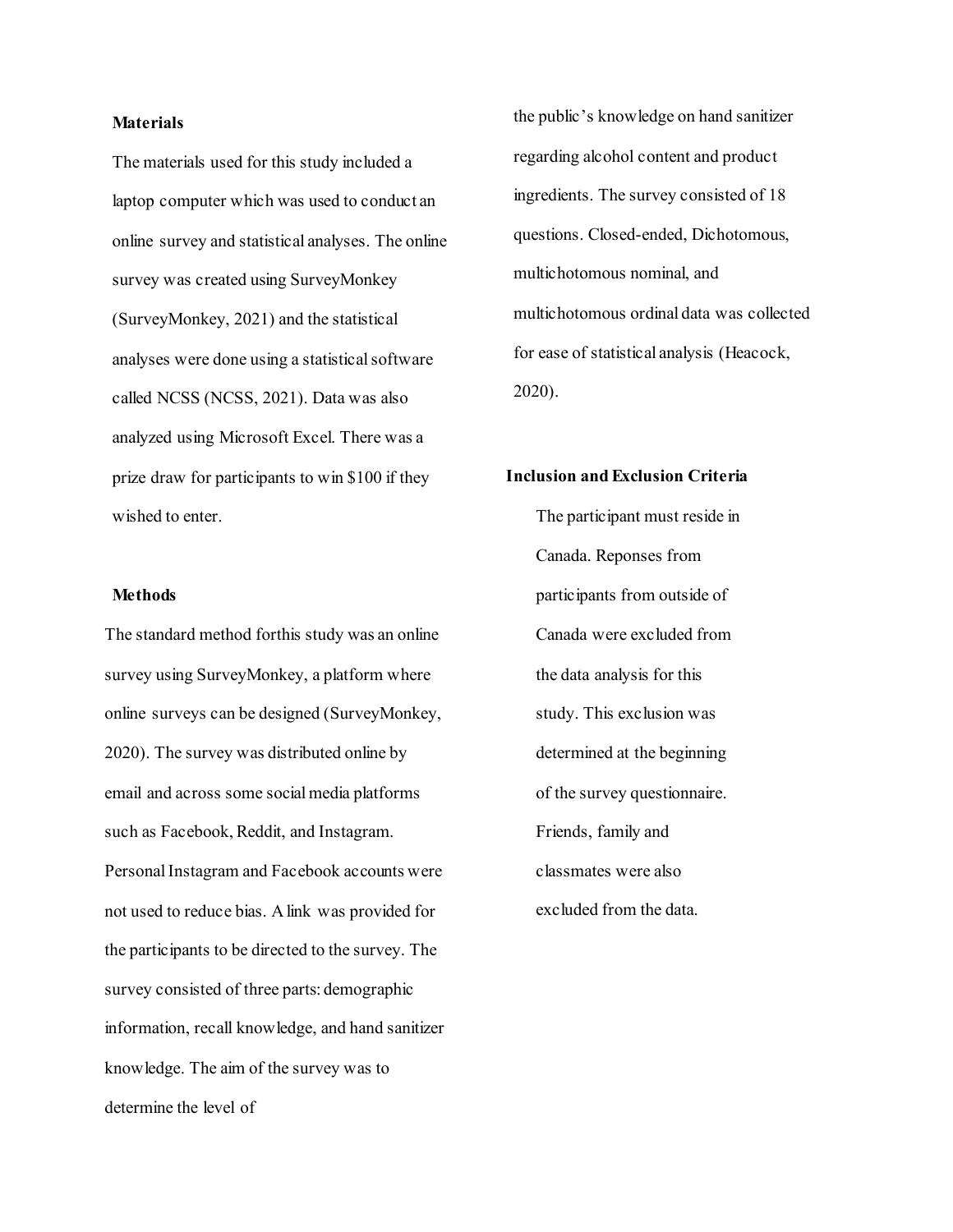## **Ethical Considerations**

Any survey involving humans requires ethical approval from the Research and Ethics Board (REB). The purpose of a REB is to protect all human subjects participating (Connelly, 2014). A cover letter (Appendix A) and consent form (Appendix B) were presented outlining the ethical considerations of this study. The cover letter provides a brief description of the purpose of the study and confidentiality which refers the consent form. The consent form describes purpose and nature of the research, risks and benefits to the participants, confidentiality, and consent. A participant must give consent prior to the survey questions. All responses from participants were kept confidential and anonymous.

## **Results**

## **Descriptive Statistics**

There were 174 respondents who completed the survey, 10 of whom were excluded from the data as per exclusion and inclusion criteria, therefore, the number of analyzable respondents was 164.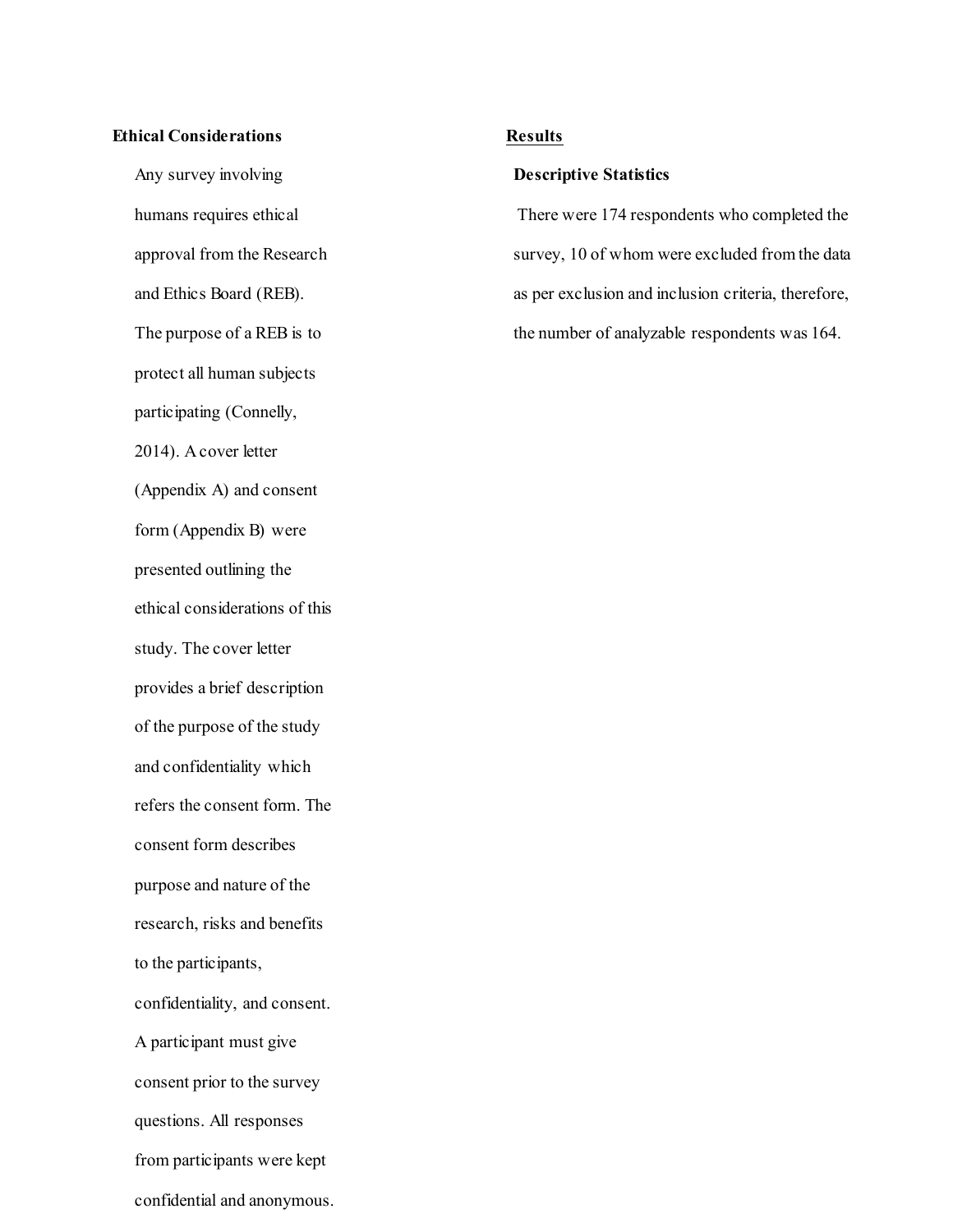# **Table 1: Descriptive results.**

| <b>Question by Variable</b>          | <b>Response Category</b>   | Group                 | $\frac{0}{0}$ |
|--------------------------------------|----------------------------|-----------------------|---------------|
| Knowledge of the correct             | $60 - 95\%$ (=correct)     | BSc or higher         | 66%           |
| range of alcohol required for        |                            |                       |               |
| an alcohol-based hand                |                            | Less than BSc         | 34%           |
| sanitizer (ABHS) by <i>education</i> |                            |                       |               |
| Frequency of checking alcohol        | Always/Almost always check | $40+$ years           | 45%           |
| content in ABHS by age group         |                            | $< 40$ years          | 55%           |
| Whether ABHS ingredient list         | Always/Almost always check | Female                | 74%           |
| is checked by <i>gender</i>          |                            | Male                  | 26%           |
| Level of understanding of            | Very strong understanding  | Business, trades, art | 40%           |
| alcohol effectiveness of ABHS        |                            | Healthcare            | 38%           |
| by <i>occupation</i>                 |                            | Other                 | 22%           |

Based on the results presented in the table above, it appears that younger, more educated females, particularly those working in business, the trades arts or healthcare, are

more knowledgeable about the importance of alcohol in ABHSs and to check hand sanitizer ingredients.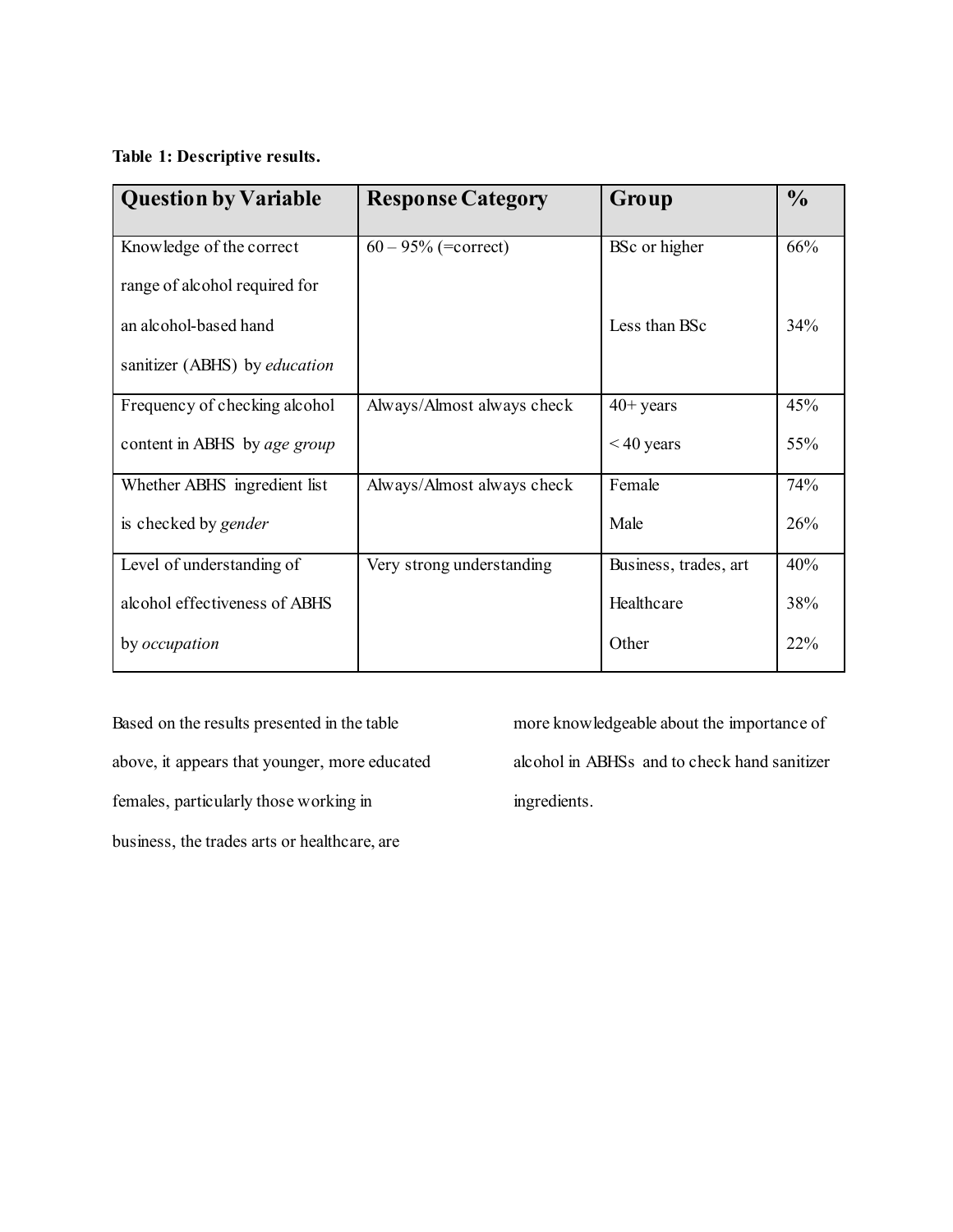# **Inferential Statistics**

Chi Square tests were performed to analyse the 4 questions by the demographic categories listed in Table 1

The following table contains a summary of all hypotheses tested, what test was used, what the result was (P-value), and the conclusion.

# **Table 1: Summary of all null and alternative**

| $H_0$ and $H_a$           | <b>Test</b> |       | <b>Result   Conclusion</b> |
|---------------------------|-------------|-------|----------------------------|
|                           | <b>Used</b> |       |                            |
| H <sub>0</sub> : There is | Chi-        | $P -$ | Do not reject              |
| no                        |             |       | Н.                         |
| association               | squar       | value | Conclude                   |
| between the               |             |       | that there is              |
| frequency of              | e test      |       | no                         |
| checking                  |             |       | association                |
| alcohol                   |             | 0.473 | between the                |
| content in                |             |       | frequency of               |
| hand                      |             | 8     | checking                   |
| sanitizer and             |             |       | alcohol                    |
| age.                      |             |       | content in                 |
|                           |             |       | hand                       |
| $Hi$ : There is           |             |       | sanitizer and              |
| an                        |             |       | age.                       |
| association               |             |       |                            |
| between the               |             |       |                            |
| frequency of              |             |       |                            |
| checking                  |             |       |                            |
| alcohol                   |             |       |                            |
| content in                |             |       |                            |
| hand                      |             |       |                            |
| sanitizer and             |             |       |                            |
| age.                      |             |       |                            |

**hypothesis, tests used, result, and conclusion**

| $Ho$ : There is<br>no<br>association<br>between the<br>knowledge<br>of correct<br>range of<br>alcohol<br>content in<br>hand<br>sanitizer and<br>level of<br>education.<br>H <sub>a</sub> : There is<br>an<br>association<br>between the<br>knowledge<br>of correct<br>range of<br>alcohol<br>content in<br>hand<br>sanitizer and<br>level of<br>education. | Chi-<br>squar<br>e test                    | $P -$<br>value<br>0.768<br>6 | Do not reject<br>Н.<br>Conclude<br>that there is<br>no<br>association<br>between the<br>knowledge<br>of correct<br>range of<br>alcohol<br>content in<br>hand<br>sanitizer and<br>level of<br>education. |
|------------------------------------------------------------------------------------------------------------------------------------------------------------------------------------------------------------------------------------------------------------------------------------------------------------------------------------------------------------|--------------------------------------------|------------------------------|---------------------------------------------------------------------------------------------------------------------------------------------------------------------------------------------------------|
| H <sub>o</sub> : There is<br>no<br>association<br>between<br>checking<br>ingredients<br>of hand<br>sanitizer and<br>gender.<br>$H_a$ : There is<br>an<br>association<br>between<br>checking<br>ingredients<br>of hand<br>sanitizer and                                                                                                                     | $\overline{\text{Chi}}$<br>squar<br>e test | $P -$<br>value<br>0.495<br>7 | Do not reject<br>$H_{\rm o}$ .<br>Conclude<br>that there is<br>no<br>association<br>between<br>checking<br>ingredients<br>of hand<br>sanitizer and<br>gender.                                           |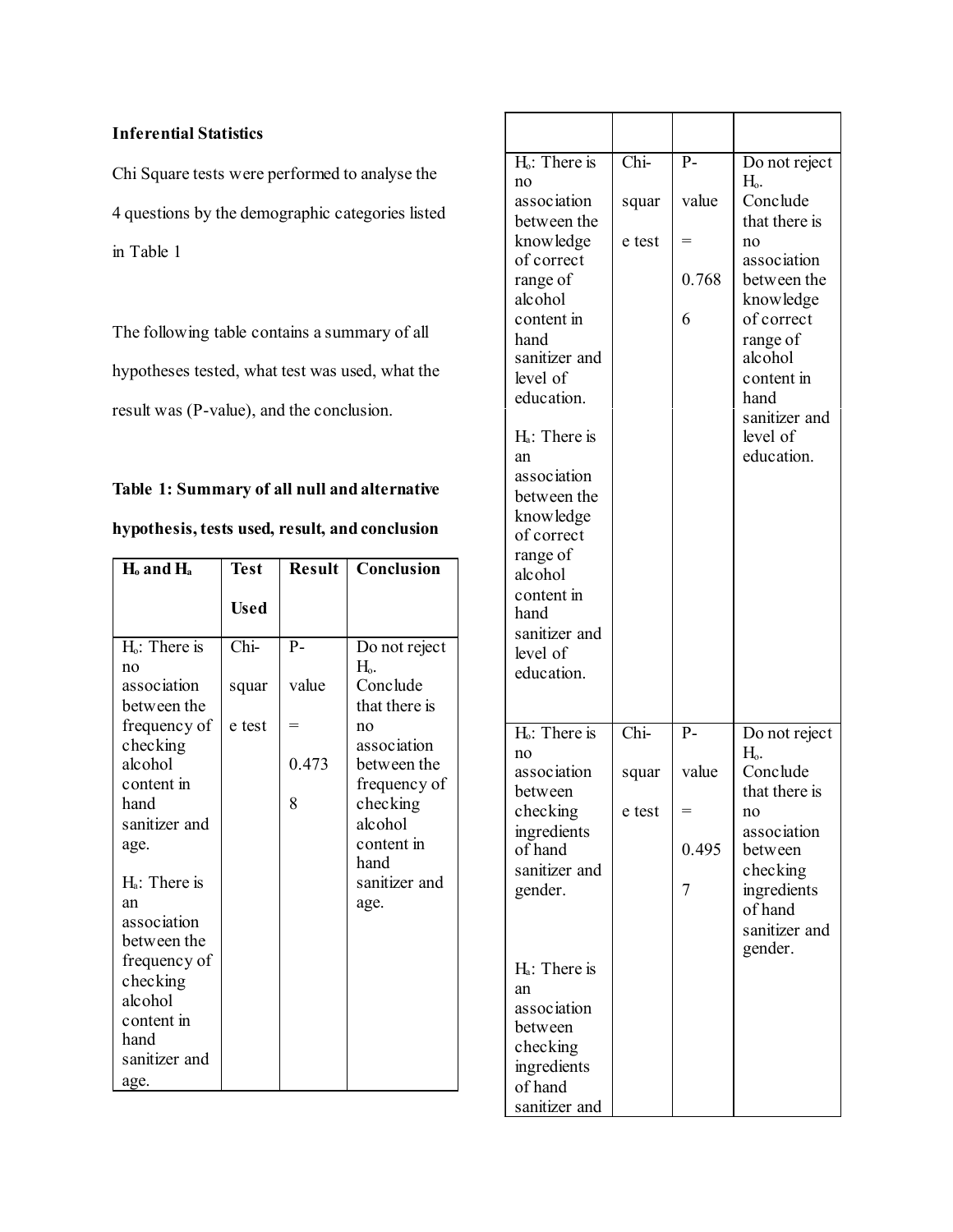There were no significant associations found between any hypotheses tested. For example, one question in the survey asked, "Do you check the alcohol content  $(\%)$  of the hand sanitizer you are purchasing?" The answer options given were the following: always, almost always, sometimes, almost never, and never. When doing analysis, categories were grouped together to increase the number of responses in each cell. This was observed with age group data, which

was also grouped together. Analyses using both original and collapsed data were not statistically significant. When analyzing the chi-square test, the p-value for the original data was 0.6574 and 0.4738 for collapsed data, therefore the null hypothesis is not rejected (P-value  $> 0.05$ ). It is concluded that there is no association between the frequency of checking alcohol content in hand sanitizer and age.

Although descriptive statistics in Figure 7 show that females appear to be more frequently check ingredients on the hand sanitizer bottle, the chisquare test showed no significant association between the genders. The sample not being large enough can contribute to this outcome. The results suggested neither alpha nor beta errors as the findings were highly not significant.

## **Discussion**

### **Alcohol Content Knowledge**

No significant associations were found between the knowledge of alcohol content regarding hand sanitizer efficacy and occupation. A previous study showed that the majority of the general public are aware of the efficacy of alcohol-based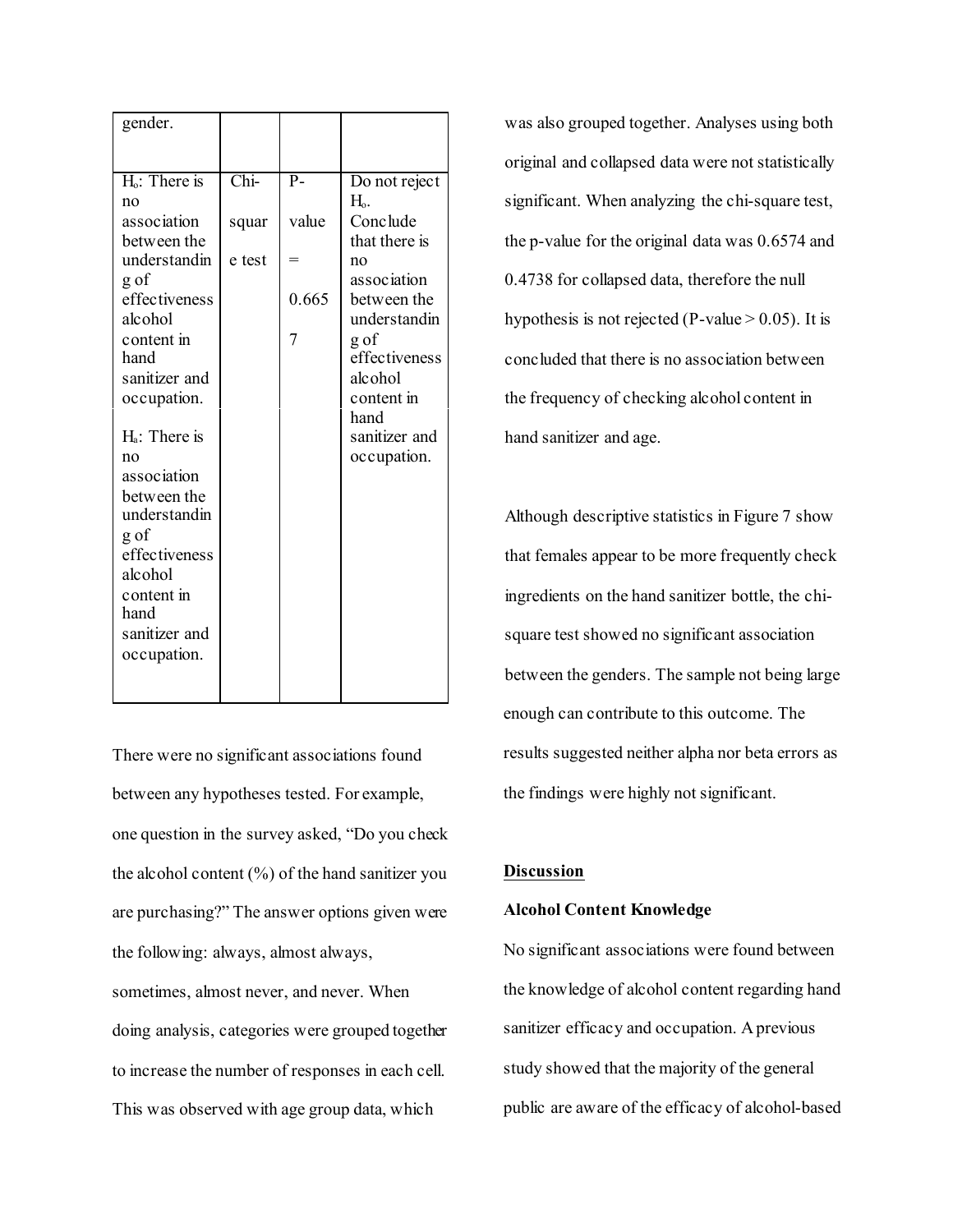hand sanitizers compared between two different age groups (Lu, 2014). This study also looked at two different age groups regarding knowledge on alcohol content in hand sanitizer. It was shown that those in the field of healthcare, science and technology had a very strong understanding of alcohol content efficacy in hand sanitizers (Figure 4). In a way, this study agrees with previous research where one group has more understanding than the other. One methodological limitation was that it is not known how if the participant answered the question truthfully. A participant may answer "yes, I understand", when they do not understand. When assessing validity, answer options were observed. The answer option "I do not understand" was relatively low compared to very strong/very little understanding. The results may be extrapolated to fields of occupation such as business, trades, or education due to the lower level of knowledge in these groups.

### **Checking Ingredients**

There were no significant association between gender and the frequency of checking ingredients on hand sanitizer bottles. Ahn's

survey on survey on knowledge of the ingredients in personal care products indicated a low level of knowledge among the general population compared to those in the public health field (Ahn, 2016). This study wasfocused on the frequency of checking the ingredients on hand sanitizer bottles specifically such as alcohol content or other contents. A sex-specfic analysis of nutrition labels and health was conducted which revealed that men were less likely to use nutrition labels than females (Su et al, 2015). Although, for this study, there was no significant association between males and females, Figure 3 shows that females are more likely to check ingredients on hand sanitizers than males. A limitation of this method was that more than half of the survey participants were female. Therefore, leading to a potentially skewed result. Referring to Figure 3, the results can be extrapolated to males due to the low response for checking ingredients on hand sanitizer labels.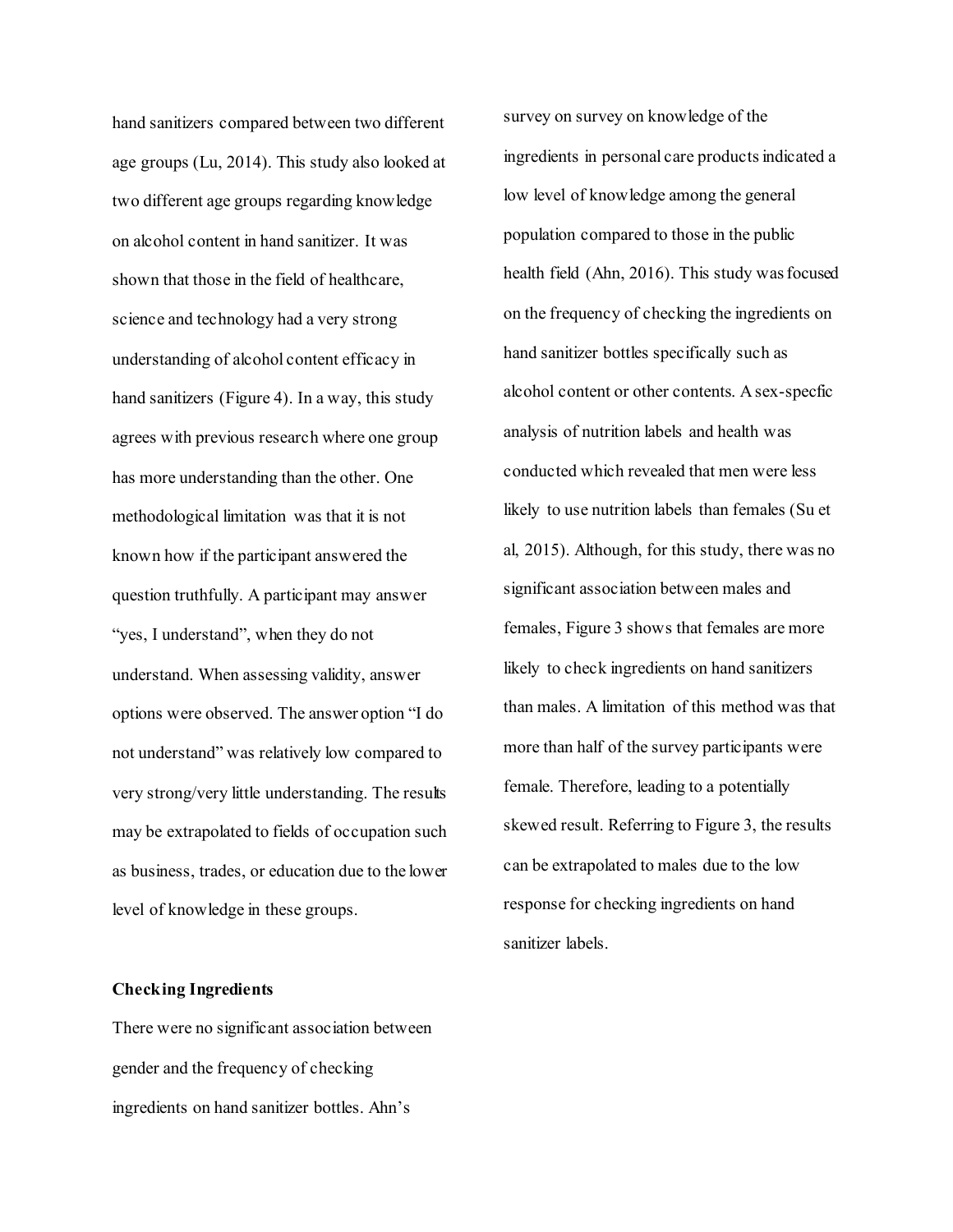### **Limitations**

A major limitation for this study was due to the COVID-19 pandemic. There was limited access to facilities and resources for survey distribution. There was also a lack of participation in the survey as family, friends, and classmates were excluded from responding to avoid bias according the BCIT Research and Ethics Board. With respect to methodology, this study could have been improved by finding creative ways to distribute the survey in different forms, aside from the ones mentioned under the methods section. For example, the use of a QR Code may have been sufficient as it can be posted in random locations where potential participants work, rest, or learn. Another limitation regarding an online self-administered survey is fraud, where survey questions are not answered truthfully. This can happen when the questionnaire is difficult to understand, or the participant does not want to answer truthfully in fear of seeming unknowledgeable. Respondents may also have asked their friends, family, or colleagues to help out with the answers or they may have looked up the correct answers online. Another limitation was the amount of time provided to distribute the survey, which was just

less than 3 weeks resulting in the reduced number of responses.

#### **Knowledge Translation**

Results of this study show that age, gender, education, and occupation are not associated with variables such as frequency of checking ingredients and alcohol content of hand sanitizer, knowledge of correct alcohol content required for sanitizer to be sufficient, and the level of understanding of alcohol efficacy against pathogens. Therefore, health promotion and educational materials do not need to be targeted to any specific group. This suggests that the general public, regardless of age, gender, occupation, and education must be encouraged to know the importance of alcohol content in hand sanitizers against pathogens. For example, a general campaign that educates on hand sanitizers and what ingredients are in it, the importance of alcohol content, and what to look for when buying sanitizer.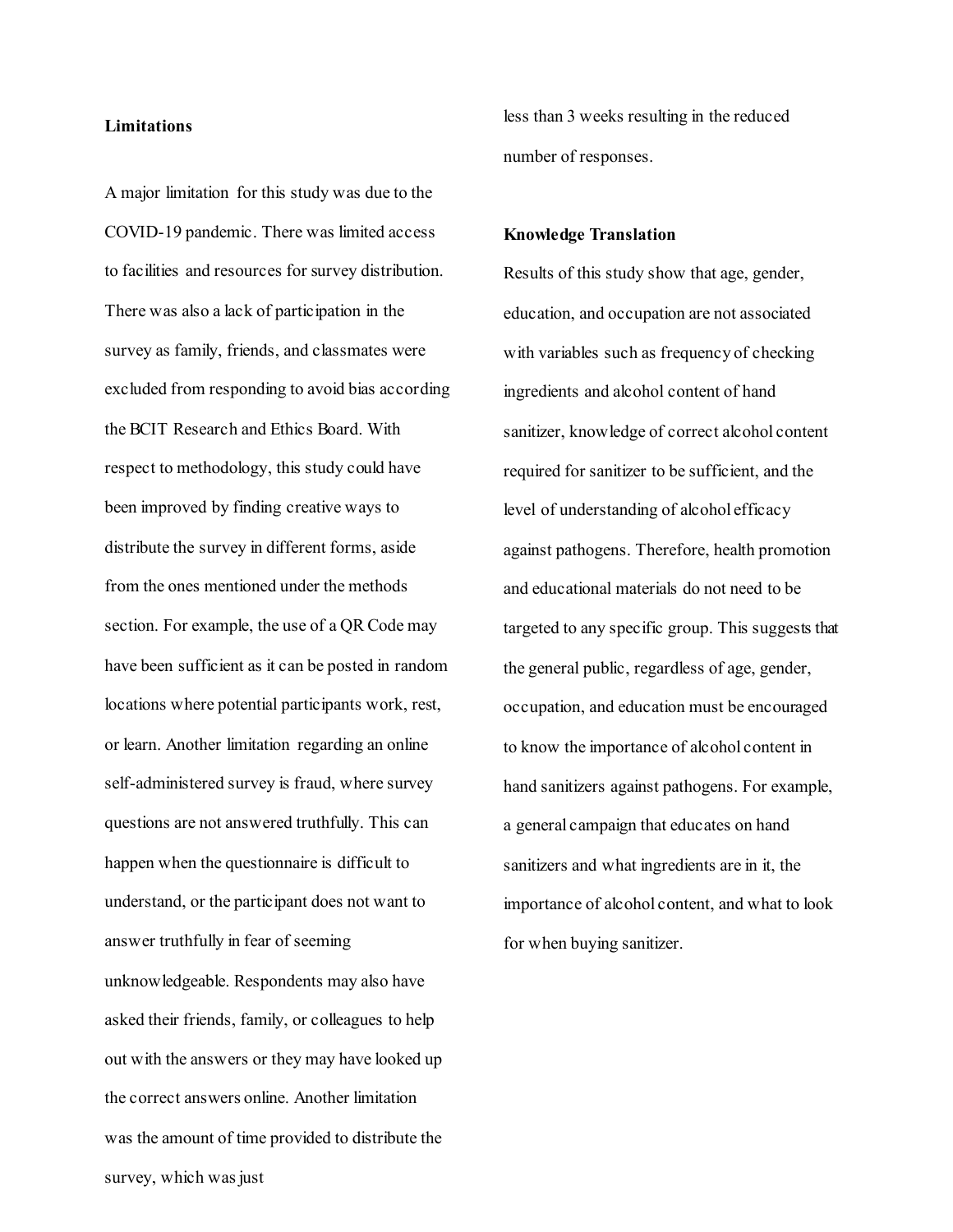### **Future Research**

Some future research ideas are as follows:

- o A study assessing the physical effectiveness of hand sanitizers consisting of different levels of alcohol concentrations against COVID-19
- o A survey on public awareness of alcohol content in hand sanitizers before and after the COVID-19 pandemic. Asurvey would be utilized to question the respondents how much their hand sanitizer knowledge changed before and after the pandemic.

**Conclusions**

This small survey study  $(N=164)$  showed that Canadians, regardless of gender, age, education, and occupation, were fairly knowledgeable about the appropriate alcohol content required for hand sanitizers as well as reading hand sanitizer ingredients more often than not. Although the descriptive data have shown patterns between gender, age, and occupation with variables relating to hand sanitizer knowledge, none of the analyzed hypotheses showed statistically significant associations. Educational efforts on hand sanitizers should

continue but are not required to target specific groups. The study should be included in understanding of alcohol-based hand sanitizers campaign as a supporting document.

### **Acknowledgements**

The lead author would like to thank Helen Heacock for her support and enthusiasm throughout the course of this project and the participants of the survey.

## **Competing Interest**

The author declares that they have no competing interests.

### **References**

- Ahn, J., BCIT School of Health Sciences, Environmental Health, Heacock, H. (2016). Evaluation of the general public's knowledge on ingredients in personal care products. *Bcit Environmental Health Journal.*
- Babeluk, R., Jutz, S., Mertlitz, S., Matiasek, J., & Klaus, C. (2014). Hand hygiene – evaluation of three disinfectant hand sanitizers in a community setting. PLoS One, 9(11) doi[:http://dx.doi.org/10.1371/journal.](http://dx.doi.org/10.1371/journal) pone.0111969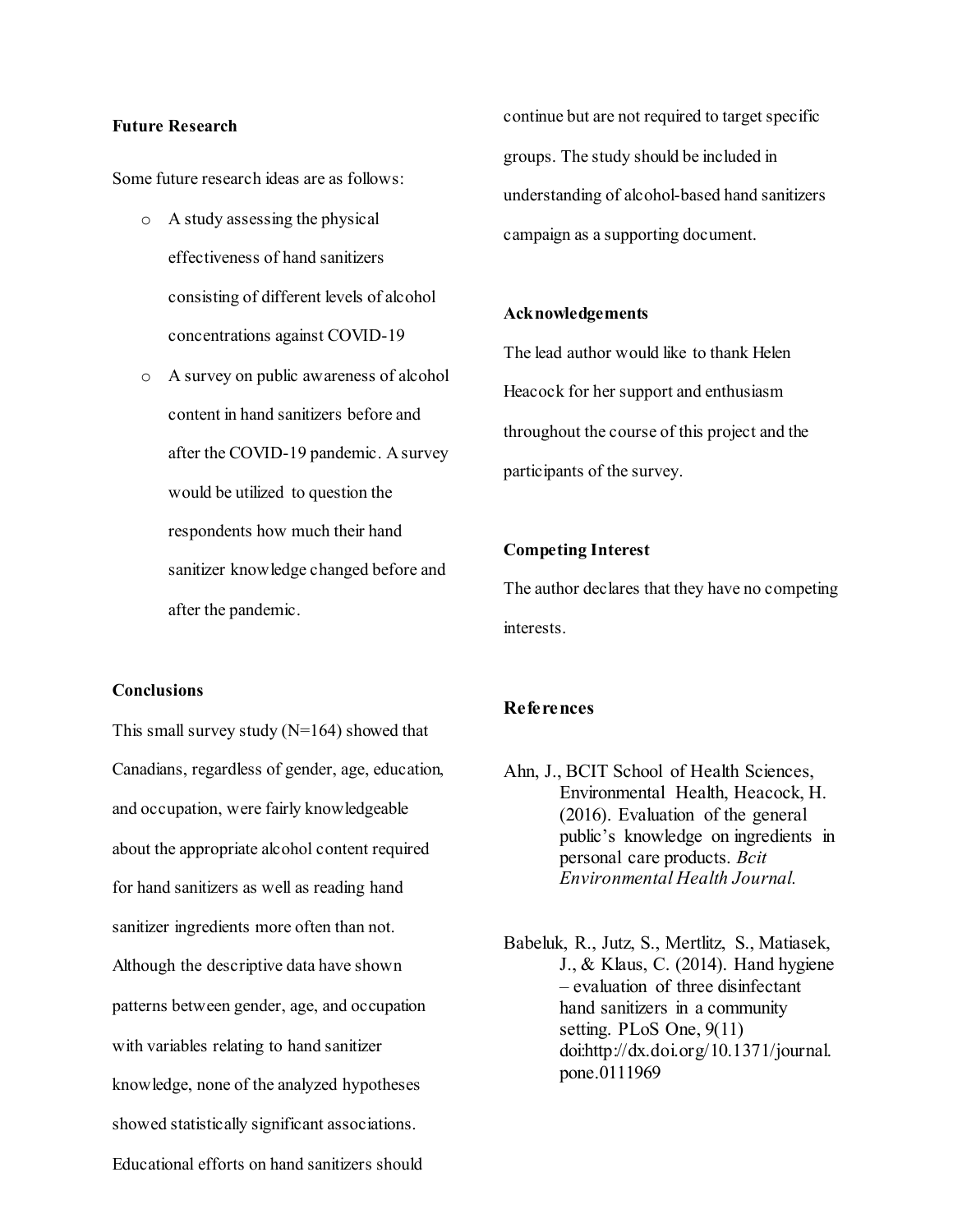- Banerjee, A., Chitnis, U.B., Jadhav, S.L., Bhawalker, J.S. (2009) Hypothesis testing, type I and type II errors. [https://www.ncbi.nlm.nih.gov/pmc/a](https://www.ncbi.nlm.nih.gov/pmc/articles/PMC2996198/) [rticles/PMC2996198/](https://www.ncbi.nlm.nih.gov/pmc/articles/PMC2996198/)
- Bloomfield, Sally F. et al. (2007) American Journal of Infection Control. The effectiveness of hand hygiene procedures in reducing the risks of infections in home and community settings including handwashing and alcohol-based hand sanitizers. Volume 35, Issue 10, S27 - S64. [https://www.ajicjournal.org/article/S](https://www.ajicjournal.org/article/S0196-6553(07)00595-0/fulltext) [0196-6553\(07\)00595-0/fulltext](https://www.ajicjournal.org/article/S0196-6553(07)00595-0/fulltext)
- Blount, G., Webb, K., & Morgan, G. (2020). Sanitizing hand sanitizer managing FDA-recalled hand sanitizer. Singer Island: Newstex. [https://www.proquest.com/docview/](https://www.proquest.com/docview/2434881487?accountid=26389) [2434881487?accountid=26389](https://www.proquest.com/docview/2434881487?accountid=26389)
- CBC. (2020). Dollarama recalls bogus hand sanitizer. [https://www.cbc.ca/news/business/do](https://www.cbc.ca/news/business/dollarama-hand-sanitizer-1.5771504) [llarama-hand-sanitizer-1.5771504](https://www.cbc.ca/news/business/dollarama-hand-sanitizer-1.5771504)
- Centres of Disease Control (CDC) (2020). Hand Sanitizer Use Out and About. [https://www.cdc.gov/coronavirus/20](https://www.cdc.gov/coronavirus/2019-ncov/hcp/hand-hygiene.html) [19-ncov/hcp/hand-hygiene.html](https://www.cdc.gov/coronavirus/2019-ncov/hcp/hand-hygiene.html)
- Chan, A. Chan, T. (2018). Methanol as an Unlisted Ingredient in Supposedly Alcohol-Based Hand Rub Can Pose Serious Health Risk. [https://www.mdpi.com/1660-](https://www.mdpi.com/1660-4601/15/7/1440) [4601/15/7/1440](https://www.mdpi.com/1660-4601/15/7/1440)
- Christie, S. BCIT School of Health Sciences, Environmental Health, Sidhu, B. (2014) The efficacy of alcohol-based hand sanitizers used in a series, modifying the ASTM E2755 method with a shorter hand sanitizer application time. *Bcit Environmental Health Journal.*
- Connelly, L.M. (2014). Ethical considerations in research studies. [https://go.gale.com/ps/anonymous?](https://go.gale.com/ps/anonymous?id=GALE%7CA360608990&sid=googleScholar&v=2.1&it=r&linkaccess=abs&issn=10920811&p=AONE&sw=w) [id=GALE](https://go.gale.com/ps/anonymous?id=GALE%7CA360608990&sid=googleScholar&v=2.1&it=r&linkaccess=abs&issn=10920811&p=AONE&sw=w) [%7CA360608990&sid=googleSchol](https://go.gale.com/ps/anonymous?id=GALE%7CA360608990&sid=googleScholar&v=2.1&it=r&linkaccess=abs&issn=10920811&p=AONE&sw=w) [ar&v=2.1&it=r&linkaccess=abs&iss](https://go.gale.com/ps/anonymous?id=GALE%7CA360608990&sid=googleScholar&v=2.1&it=r&linkaccess=abs&issn=10920811&p=AONE&sw=w) [n=10920811&p=AONE&sw=w](https://go.gale.com/ps/anonymous?id=GALE%7CA360608990&sid=googleScholar&v=2.1&it=r&linkaccess=abs&issn=10920811&p=AONE&sw=w)

Gao, R. (2020). What to Watch Out for When Buying Hand Sanitizer. Chatelaine. [https://can01.safelinks.protection.out](https://can01.safelinks.protection.outlook.com/?url=https%3A%2F%2Fhealthycanadians.gc.ca%2Frecall-alert-rappel-avis%2Fhc-sc%2F2020%2F73385a-eng.php&amp%3Bdata=04%7C01%7Chheacock%40bcit.ca%7C63f5b0aaa4f94db0842108d8789ccdd4%7C8322cefd0a4c4e2cbde5b17933e7b00f%7C0%7C0%7C637391962143379498%7CUnknown%7CTWFpbGZsb3d8eyJWIjoiMC4wLjAwMDAiLCJQIjoiV2luMzIiLCJBTiI6Ik1haWwiLCJXVCI6Mn0%3D%7C1000&amp%3Bsdata=winyVTjFoTgQAYlvuJT9WI34oTkmBhltRXi6z4Bvf4w%3D&amp%3Breserved=0) [look.com/?url=https%3A%2F](https://can01.safelinks.protection.outlook.com/?url=https%3A%2F%2Fhealthycanadians.gc.ca%2Frecall-alert-rappel-avis%2Fhc-sc%2F2020%2F73385a-eng.php&amp%3Bdata=04%7C01%7Chheacock%40bcit.ca%7C63f5b0aaa4f94db0842108d8789ccdd4%7C8322cefd0a4c4e2cbde5b17933e7b00f%7C0%7C0%7C637391962143379498%7CUnknown%7CTWFpbGZsb3d8eyJWIjoiMC4wLjAwMDAiLCJQIjoiV2luMzIiLCJBTiI6Ik1haWwiLCJXVCI6Mn0%3D%7C1000&amp%3Bsdata=winyVTjFoTgQAYlvuJT9WI34oTkmBhltRXi6z4Bvf4w%3D&amp%3Breserved=0) [%2Fhealthycanadians.gc.ca](https://can01.safelinks.protection.outlook.com/?url=https%3A%2F%2Fhealthycanadians.gc.ca%2Frecall-alert-rappel-avis%2Fhc-sc%2F2020%2F73385a-eng.php&amp%3Bdata=04%7C01%7Chheacock%40bcit.ca%7C63f5b0aaa4f94db0842108d8789ccdd4%7C8322cefd0a4c4e2cbde5b17933e7b00f%7C0%7C0%7C637391962143379498%7CUnknown%7CTWFpbGZsb3d8eyJWIjoiMC4wLjAwMDAiLCJQIjoiV2luMzIiLCJBTiI6Ik1haWwiLCJXVCI6Mn0%3D%7C1000&amp%3Bsdata=winyVTjFoTgQAYlvuJT9WI34oTkmBhltRXi6z4Bvf4w%3D&amp%3Breserved=0) [%2Frecall-alert-rappel-avis%2Fhc-sc](https://can01.safelinks.protection.outlook.com/?url=https%3A%2F%2Fhealthycanadians.gc.ca%2Frecall-alert-rappel-avis%2Fhc-sc%2F2020%2F73385a-eng.php&amp%3Bdata=04%7C01%7Chheacock%40bcit.ca%7C63f5b0aaa4f94db0842108d8789ccdd4%7C8322cefd0a4c4e2cbde5b17933e7b00f%7C0%7C0%7C637391962143379498%7CUnknown%7CTWFpbGZsb3d8eyJWIjoiMC4wLjAwMDAiLCJQIjoiV2luMzIiLCJBTiI6Ik1haWwiLCJXVCI6Mn0%3D%7C1000&amp%3Bsdata=winyVTjFoTgQAYlvuJT9WI34oTkmBhltRXi6z4Bvf4w%3D&amp%3Breserved=0) [%2F2020%2F73385a](https://can01.safelinks.protection.outlook.com/?url=https%3A%2F%2Fhealthycanadians.gc.ca%2Frecall-alert-rappel-avis%2Fhc-sc%2F2020%2F73385a-eng.php&amp%3Bdata=04%7C01%7Chheacock%40bcit.ca%7C63f5b0aaa4f94db0842108d8789ccdd4%7C8322cefd0a4c4e2cbde5b17933e7b00f%7C0%7C0%7C637391962143379498%7CUnknown%7CTWFpbGZsb3d8eyJWIjoiMC4wLjAwMDAiLCJQIjoiV2luMzIiLCJBTiI6Ik1haWwiLCJXVCI6Mn0%3D%7C1000&amp%3Bsdata=winyVTjFoTgQAYlvuJT9WI34oTkmBhltRXi6z4Bvf4w%3D&amp%3Breserved=0)[eng.php&data=04%7C01%7Ch](https://can01.safelinks.protection.outlook.com/?url=https%3A%2F%2Fhealthycanadians.gc.ca%2Frecall-alert-rappel-avis%2Fhc-sc%2F2020%2F73385a-eng.php&amp%3Bdata=04%7C01%7Chheacock%40bcit.ca%7C63f5b0aaa4f94db0842108d8789ccdd4%7C8322cefd0a4c4e2cbde5b17933e7b00f%7C0%7C0%7C637391962143379498%7CUnknown%7CTWFpbGZsb3d8eyJWIjoiMC4wLjAwMDAiLCJQIjoiV2luMzIiLCJBTiI6Ik1haWwiLCJXVCI6Mn0%3D%7C1000&amp%3Bsdata=winyVTjFoTgQAYlvuJT9WI34oTkmBhltRXi6z4Bvf4w%3D&amp%3Breserved=0) [heacock%40bcit.ca](https://can01.safelinks.protection.outlook.com/?url=https%3A%2F%2Fhealthycanadians.gc.ca%2Frecall-alert-rappel-avis%2Fhc-sc%2F2020%2F73385a-eng.php&amp%3Bdata=04%7C01%7Chheacock%40bcit.ca%7C63f5b0aaa4f94db0842108d8789ccdd4%7C8322cefd0a4c4e2cbde5b17933e7b00f%7C0%7C0%7C637391962143379498%7CUnknown%7CTWFpbGZsb3d8eyJWIjoiMC4wLjAwMDAiLCJQIjoiV2luMzIiLCJBTiI6Ik1haWwiLCJXVCI6Mn0%3D%7C1000&amp%3Bsdata=winyVTjFoTgQAYlvuJT9WI34oTkmBhltRXi6z4Bvf4w%3D&amp%3Breserved=0) [%7C63f5b0aaa4f94db0842108d8789](https://can01.safelinks.protection.outlook.com/?url=https%3A%2F%2Fhealthycanadians.gc.ca%2Frecall-alert-rappel-avis%2Fhc-sc%2F2020%2F73385a-eng.php&amp%3Bdata=04%7C01%7Chheacock%40bcit.ca%7C63f5b0aaa4f94db0842108d8789ccdd4%7C8322cefd0a4c4e2cbde5b17933e7b00f%7C0%7C0%7C637391962143379498%7CUnknown%7CTWFpbGZsb3d8eyJWIjoiMC4wLjAwMDAiLCJQIjoiV2luMzIiLCJBTiI6Ik1haWwiLCJXVCI6Mn0%3D%7C1000&amp%3Bsdata=winyVTjFoTgQAYlvuJT9WI34oTkmBhltRXi6z4Bvf4w%3D&amp%3Breserved=0) [ccdd4%7C8322cefd0a4c4e2cbde5b1](https://can01.safelinks.protection.outlook.com/?url=https%3A%2F%2Fhealthycanadians.gc.ca%2Frecall-alert-rappel-avis%2Fhc-sc%2F2020%2F73385a-eng.php&amp%3Bdata=04%7C01%7Chheacock%40bcit.ca%7C63f5b0aaa4f94db0842108d8789ccdd4%7C8322cefd0a4c4e2cbde5b17933e7b00f%7C0%7C0%7C637391962143379498%7CUnknown%7CTWFpbGZsb3d8eyJWIjoiMC4wLjAwMDAiLCJQIjoiV2luMzIiLCJBTiI6Ik1haWwiLCJXVCI6Mn0%3D%7C1000&amp%3Bsdata=winyVTjFoTgQAYlvuJT9WI34oTkmBhltRXi6z4Bvf4w%3D&amp%3Breserved=0) [7933e7b00f](https://can01.safelinks.protection.outlook.com/?url=https%3A%2F%2Fhealthycanadians.gc.ca%2Frecall-alert-rappel-avis%2Fhc-sc%2F2020%2F73385a-eng.php&amp%3Bdata=04%7C01%7Chheacock%40bcit.ca%7C63f5b0aaa4f94db0842108d8789ccdd4%7C8322cefd0a4c4e2cbde5b17933e7b00f%7C0%7C0%7C637391962143379498%7CUnknown%7CTWFpbGZsb3d8eyJWIjoiMC4wLjAwMDAiLCJQIjoiV2luMzIiLCJBTiI6Ik1haWwiLCJXVCI6Mn0%3D%7C1000&amp%3Bsdata=winyVTjFoTgQAYlvuJT9WI34oTkmBhltRXi6z4Bvf4w%3D&amp%3Breserved=0) [%7C0%7C0%7C6373919621433794](https://can01.safelinks.protection.outlook.com/?url=https%3A%2F%2Fhealthycanadians.gc.ca%2Frecall-alert-rappel-avis%2Fhc-sc%2F2020%2F73385a-eng.php&amp%3Bdata=04%7C01%7Chheacock%40bcit.ca%7C63f5b0aaa4f94db0842108d8789ccdd4%7C8322cefd0a4c4e2cbde5b17933e7b00f%7C0%7C0%7C637391962143379498%7CUnknown%7CTWFpbGZsb3d8eyJWIjoiMC4wLjAwMDAiLCJQIjoiV2luMzIiLCJBTiI6Ik1haWwiLCJXVCI6Mn0%3D%7C1000&amp%3Bsdata=winyVTjFoTgQAYlvuJT9WI34oTkmBhltRXi6z4Bvf4w%3D&amp%3Breserved=0) [98%7CUnknown](https://can01.safelinks.protection.outlook.com/?url=https%3A%2F%2Fhealthycanadians.gc.ca%2Frecall-alert-rappel-avis%2Fhc-sc%2F2020%2F73385a-eng.php&amp%3Bdata=04%7C01%7Chheacock%40bcit.ca%7C63f5b0aaa4f94db0842108d8789ccdd4%7C8322cefd0a4c4e2cbde5b17933e7b00f%7C0%7C0%7C637391962143379498%7CUnknown%7CTWFpbGZsb3d8eyJWIjoiMC4wLjAwMDAiLCJQIjoiV2luMzIiLCJBTiI6Ik1haWwiLCJXVCI6Mn0%3D%7C1000&amp%3Bsdata=winyVTjFoTgQAYlvuJT9WI34oTkmBhltRXi6z4Bvf4w%3D&amp%3Breserved=0) [%7CTWFpbGZsb3d8eyJWIjoiMC4](https://can01.safelinks.protection.outlook.com/?url=https%3A%2F%2Fhealthycanadians.gc.ca%2Frecall-alert-rappel-avis%2Fhc-sc%2F2020%2F73385a-eng.php&amp%3Bdata=04%7C01%7Chheacock%40bcit.ca%7C63f5b0aaa4f94db0842108d8789ccdd4%7C8322cefd0a4c4e2cbde5b17933e7b00f%7C0%7C0%7C637391962143379498%7CUnknown%7CTWFpbGZsb3d8eyJWIjoiMC4wLjAwMDAiLCJQIjoiV2luMzIiLCJBTiI6Ik1haWwiLCJXVCI6Mn0%3D%7C1000&amp%3Bsdata=winyVTjFoTgQAYlvuJT9WI34oTkmBhltRXi6z4Bvf4w%3D&amp%3Breserved=0) [wLjAwMDAiLCJQIjoiV2luMzIiLC](https://can01.safelinks.protection.outlook.com/?url=https%3A%2F%2Fhealthycanadians.gc.ca%2Frecall-alert-rappel-avis%2Fhc-sc%2F2020%2F73385a-eng.php&amp%3Bdata=04%7C01%7Chheacock%40bcit.ca%7C63f5b0aaa4f94db0842108d8789ccdd4%7C8322cefd0a4c4e2cbde5b17933e7b00f%7C0%7C0%7C637391962143379498%7CUnknown%7CTWFpbGZsb3d8eyJWIjoiMC4wLjAwMDAiLCJQIjoiV2luMzIiLCJBTiI6Ik1haWwiLCJXVCI6Mn0%3D%7C1000&amp%3Bsdata=winyVTjFoTgQAYlvuJT9WI34oTkmBhltRXi6z4Bvf4w%3D&amp%3Breserved=0) [JBTiI6Ik1haWwiLCJXVCI6Mn0%3](https://can01.safelinks.protection.outlook.com/?url=https%3A%2F%2Fhealthycanadians.gc.ca%2Frecall-alert-rappel-avis%2Fhc-sc%2F2020%2F73385a-eng.php&amp%3Bdata=04%7C01%7Chheacock%40bcit.ca%7C63f5b0aaa4f94db0842108d8789ccdd4%7C8322cefd0a4c4e2cbde5b17933e7b00f%7C0%7C0%7C637391962143379498%7CUnknown%7CTWFpbGZsb3d8eyJWIjoiMC4wLjAwMDAiLCJQIjoiV2luMzIiLCJBTiI6Ik1haWwiLCJXVCI6Mn0%3D%7C1000&amp%3Bsdata=winyVTjFoTgQAYlvuJT9WI34oTkmBhltRXi6z4Bvf4w%3D&amp%3Breserved=0) [D](https://can01.safelinks.protection.outlook.com/?url=https%3A%2F%2Fhealthycanadians.gc.ca%2Frecall-alert-rappel-avis%2Fhc-sc%2F2020%2F73385a-eng.php&amp%3Bdata=04%7C01%7Chheacock%40bcit.ca%7C63f5b0aaa4f94db0842108d8789ccdd4%7C8322cefd0a4c4e2cbde5b17933e7b00f%7C0%7C0%7C637391962143379498%7CUnknown%7CTWFpbGZsb3d8eyJWIjoiMC4wLjAwMDAiLCJQIjoiV2luMzIiLCJBTiI6Ik1haWwiLCJXVCI6Mn0%3D%7C1000&amp%3Bsdata=winyVTjFoTgQAYlvuJT9WI34oTkmBhltRXi6z4Bvf4w%3D&amp%3Breserved=0) [%7C1000&sdata=winyVTjFoT](https://can01.safelinks.protection.outlook.com/?url=https%3A%2F%2Fhealthycanadians.gc.ca%2Frecall-alert-rappel-avis%2Fhc-sc%2F2020%2F73385a-eng.php&amp%3Bdata=04%7C01%7Chheacock%40bcit.ca%7C63f5b0aaa4f94db0842108d8789ccdd4%7C8322cefd0a4c4e2cbde5b17933e7b00f%7C0%7C0%7C637391962143379498%7CUnknown%7CTWFpbGZsb3d8eyJWIjoiMC4wLjAwMDAiLCJQIjoiV2luMzIiLCJBTiI6Ik1haWwiLCJXVCI6Mn0%3D%7C1000&amp%3Bsdata=winyVTjFoTgQAYlvuJT9WI34oTkmBhltRXi6z4Bvf4w%3D&amp%3Breserved=0) [gQAYlvuJT9WI34oTkmBhltRXi6z4](https://can01.safelinks.protection.outlook.com/?url=https%3A%2F%2Fhealthycanadians.gc.ca%2Frecall-alert-rappel-avis%2Fhc-sc%2F2020%2F73385a-eng.php&amp%3Bdata=04%7C01%7Chheacock%40bcit.ca%7C63f5b0aaa4f94db0842108d8789ccdd4%7C8322cefd0a4c4e2cbde5b17933e7b00f%7C0%7C0%7C637391962143379498%7CUnknown%7CTWFpbGZsb3d8eyJWIjoiMC4wLjAwMDAiLCJQIjoiV2luMzIiLCJBTiI6Ik1haWwiLCJXVCI6Mn0%3D%7C1000&amp%3Bsdata=winyVTjFoTgQAYlvuJT9WI34oTkmBhltRXi6z4Bvf4w%3D&amp%3Breserved=0) [Bvf4w%3D&reserved=0](https://can01.safelinks.protection.outlook.com/?url=https%3A%2F%2Fhealthycanadians.gc.ca%2Frecall-alert-rappel-avis%2Fhc-sc%2F2020%2F73385a-eng.php&amp%3Bdata=04%7C01%7Chheacock%40bcit.ca%7C63f5b0aaa4f94db0842108d8789ccdd4%7C8322cefd0a4c4e2cbde5b17933e7b00f%7C0%7C0%7C637391962143379498%7CUnknown%7CTWFpbGZsb3d8eyJWIjoiMC4wLjAwMDAiLCJQIjoiV2luMzIiLCJBTiI6Ik1haWwiLCJXVCI6Mn0%3D%7C1000&amp%3Bsdata=winyVTjFoTgQAYlvuJT9WI34oTkmBhltRXi6z4Bvf4w%3D&amp%3Breserved=0)

Golafshani, N. (2003). Understanding Reliability and Validity in Qualitative Research.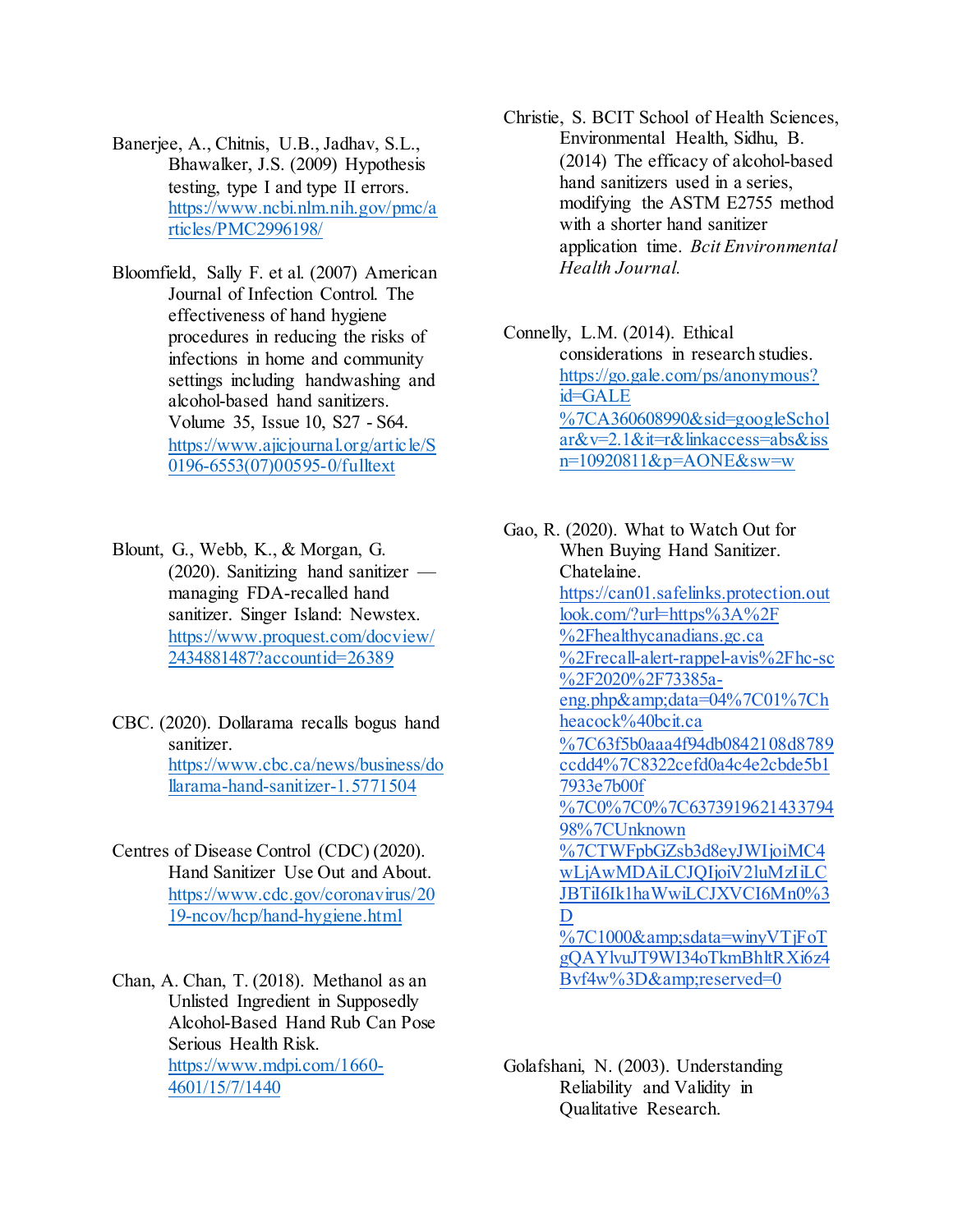[https://www.researchgate.net/profile/](https://www.researchgate.net/profile/Evens_Emmanuel/post/With_respect_to_your_cognition_which_is_more_important_and_needful_qualitative_research_or_quantitative_research_And_why/attachment/5ea8a2394f9a520001e305df/AS%3A885411169710088%401588109881686/download/golafshani.pdf) [Evens\\_Emmanuel/post/With\\_respect](https://www.researchgate.net/profile/Evens_Emmanuel/post/With_respect_to_your_cognition_which_is_more_important_and_needful_qualitative_research_or_quantitative_research_And_why/attachment/5ea8a2394f9a520001e305df/AS%3A885411169710088%401588109881686/download/golafshani.pdf) to your cognition which is more important and needful qualitative research or quantitative research [And\\_why/attachment/](https://www.researchgate.net/profile/Evens_Emmanuel/post/With_respect_to_your_cognition_which_is_more_important_and_needful_qualitative_research_or_quantitative_research_And_why/attachment/5ea8a2394f9a520001e305df/AS%3A885411169710088%401588109881686/download/golafshani.pdf) [5ea8a2394f9a520001e305df/AS](https://www.researchgate.net/profile/Evens_Emmanuel/post/With_respect_to_your_cognition_which_is_more_important_and_needful_qualitative_research_or_quantitative_research_And_why/attachment/5ea8a2394f9a520001e305df/AS%3A885411169710088%401588109881686/download/golafshani.pdf) [%3A885411169710088%401588109](https://www.researchgate.net/profile/Evens_Emmanuel/post/With_respect_to_your_cognition_which_is_more_important_and_needful_qualitative_research_or_quantitative_research_And_why/attachment/5ea8a2394f9a520001e305df/AS%3A885411169710088%401588109881686/download/golafshani.pdf) [881686/download/golafshani.pdf](https://www.researchgate.net/profile/Evens_Emmanuel/post/With_respect_to_your_cognition_which_is_more_important_and_needful_qualitative_research_or_quantitative_research_And_why/attachment/5ea8a2394f9a520001e305df/AS%3A885411169710088%401588109881686/download/golafshani.pdf)

- Health Canada. (2020). Recall of certain hand sanitizers that may pose health risks. [https://healthycanadians.gc.ca/recall](https://healthycanadians.gc.ca/recall-alert-rappel-avis/hc-sc/2020/73385a-eng.php)[alert-rappel-avis/hc-sc/2020/73385a](https://healthycanadians.gc.ca/recall-alert-rappel-avis/hc-sc/2020/73385a-eng.php)[eng.php](https://healthycanadians.gc.ca/recall-alert-rappel-avis/hc-sc/2020/73385a-eng.php)
- Heacock, H. (2020). ENVH 8400 Research Methods Module 2: Research Design and Data Collection. [PowerPoint slides]
- Larson, Elaine L. et al. (2012) Analysis of alcohol-based hand sanitizer delivery systems: Efficacy of foam, gel, and wipes against influenza A (H1N1) virus on hands. American Journal of Infection Control, Volume 40, Issue 9,  $806 - 809$ https://pubmed.ncbi.nlm.nih.gov/223 25728/
- Leung, C. BCIT School of Health Sciences, Environmental Health, Heacock, H. and Chen, T. (2016) Comparing the effectiveness between gel and foam hand sanitizers. *Bcit Environmental Health Journal.*
- Lu, P. BCIT School of Health Sciences, Environmental Health (2014) Survey of public knowledge level on the

efficacy of alcohol-based hand sanitizers. *Bcit Environmental Health Journal.*

Middleton, F. (2019). Reliability vs validity: what's the difference? [https://www.scribbr.com/methodology/relia](https://www.scribbr.com/methodology/reliability-vs-validity/) [bility-vs-validity/](https://www.scribbr.com/methodology/reliability-vs-validity/)

NCSS 2021 Statistical Software (2021). NCSS, LLC. Kaysville, Utah, USA, <https://www.ncss.com/software/ncss/>

Patnayak, D., Prasad, M., Malik, Y., Ramakrishnan, M., & Goyal, S. (2008). Efficacy of Disinfectants and Hand Sanitizers against Avian Respiratory Viruses. Avian Diseases, 52(2), 199-202. [http://www.jstor.org/stable/2756572](http://www.jstor.org/stable/27565729) [9](http://www.jstor.org/stable/27565729)

Pollfish. (2019). The Advantages of Online Survey Research vs Traditional Surveys. [https://resources.pollfish.com/market](https://resources.pollfish.com/market-research/online-surveys-vs-traditional-surveys/?utm_source=google&utm_medium=cpc&utm_campaign1=gsem_col-dsa_gr-resources&utm_adgroup1=dsa_resources_market-research&utm_term&utm_sitelink=%7Bsitelink%7D&utm_device=c&utm_creative=388148025339&gclid=Cj0KCQiA-rj9BRCAARIsANB_4ABSnNsDP_nBumDsSfmTxEUSjMHhpkUgdIVmfYT7n4FFHE1CYzm5wo0aAqx1EALw_wcB) [-research/online-surveys-vs](https://resources.pollfish.com/market-research/online-surveys-vs-traditional-surveys/?utm_source=google&utm_medium=cpc&utm_campaign1=gsem_col-dsa_gr-resources&utm_adgroup1=dsa_resources_market-research&utm_term&utm_sitelink=%7Bsitelink%7D&utm_device=c&utm_creative=388148025339&gclid=Cj0KCQiA-rj9BRCAARIsANB_4ABSnNsDP_nBumDsSfmTxEUSjMHhpkUgdIVmfYT7n4FFHE1CYzm5wo0aAqx1EALw_wcB)[traditional-surveys/?](https://resources.pollfish.com/market-research/online-surveys-vs-traditional-surveys/?utm_source=google&utm_medium=cpc&utm_campaign1=gsem_col-dsa_gr-resources&utm_adgroup1=dsa_resources_market-research&utm_term&utm_sitelink=%7Bsitelink%7D&utm_device=c&utm_creative=388148025339&gclid=Cj0KCQiA-rj9BRCAARIsANB_4ABSnNsDP_nBumDsSfmTxEUSjMHhpkUgdIVmfYT7n4FFHE1CYzm5wo0aAqx1EALw_wcB) [utm\\_source=google&utm\\_medium=](https://resources.pollfish.com/market-research/online-surveys-vs-traditional-surveys/?utm_source=google&utm_medium=cpc&utm_campaign1=gsem_col-dsa_gr-resources&utm_adgroup1=dsa_resources_market-research&utm_term&utm_sitelink=%7Bsitelink%7D&utm_device=c&utm_creative=388148025339&gclid=Cj0KCQiA-rj9BRCAARIsANB_4ABSnNsDP_nBumDsSfmTxEUSjMHhpkUgdIVmfYT7n4FFHE1CYzm5wo0aAqx1EALw_wcB) [cpc&utm\\_campaign1=gsem\\_col](https://resources.pollfish.com/market-research/online-surveys-vs-traditional-surveys/?utm_source=google&utm_medium=cpc&utm_campaign1=gsem_col-dsa_gr-resources&utm_adgroup1=dsa_resources_market-research&utm_term&utm_sitelink=%7Bsitelink%7D&utm_device=c&utm_creative=388148025339&gclid=Cj0KCQiA-rj9BRCAARIsANB_4ABSnNsDP_nBumDsSfmTxEUSjMHhpkUgdIVmfYT7n4FFHE1CYzm5wo0aAqx1EALw_wcB)[dsa\\_gr](https://resources.pollfish.com/market-research/online-surveys-vs-traditional-surveys/?utm_source=google&utm_medium=cpc&utm_campaign1=gsem_col-dsa_gr-resources&utm_adgroup1=dsa_resources_market-research&utm_term&utm_sitelink=%7Bsitelink%7D&utm_device=c&utm_creative=388148025339&gclid=Cj0KCQiA-rj9BRCAARIsANB_4ABSnNsDP_nBumDsSfmTxEUSjMHhpkUgdIVmfYT7n4FFHE1CYzm5wo0aAqx1EALw_wcB)[resources&utm\\_adgroup1=dsa\\_resou](https://resources.pollfish.com/market-research/online-surveys-vs-traditional-surveys/?utm_source=google&utm_medium=cpc&utm_campaign1=gsem_col-dsa_gr-resources&utm_adgroup1=dsa_resources_market-research&utm_term&utm_sitelink=%7Bsitelink%7D&utm_device=c&utm_creative=388148025339&gclid=Cj0KCQiA-rj9BRCAARIsANB_4ABSnNsDP_nBumDsSfmTxEUSjMHhpkUgdIVmfYT7n4FFHE1CYzm5wo0aAqx1EALw_wcB) [rces\\_market](https://resources.pollfish.com/market-research/online-surveys-vs-traditional-surveys/?utm_source=google&utm_medium=cpc&utm_campaign1=gsem_col-dsa_gr-resources&utm_adgroup1=dsa_resources_market-research&utm_term&utm_sitelink=%7Bsitelink%7D&utm_device=c&utm_creative=388148025339&gclid=Cj0KCQiA-rj9BRCAARIsANB_4ABSnNsDP_nBumDsSfmTxEUSjMHhpkUgdIVmfYT7n4FFHE1CYzm5wo0aAqx1EALw_wcB)[research&utm\\_term=&utm\\_sitelink=](https://resources.pollfish.com/market-research/online-surveys-vs-traditional-surveys/?utm_source=google&utm_medium=cpc&utm_campaign1=gsem_col-dsa_gr-resources&utm_adgroup1=dsa_resources_market-research&utm_term&utm_sitelink=%7Bsitelink%7D&utm_device=c&utm_creative=388148025339&gclid=Cj0KCQiA-rj9BRCAARIsANB_4ABSnNsDP_nBumDsSfmTxEUSjMHhpkUgdIVmfYT7n4FFHE1CYzm5wo0aAqx1EALw_wcB) [{sitelink}&utm\\_device=c&utm\\_crea](https://resources.pollfish.com/market-research/online-surveys-vs-traditional-surveys/?utm_source=google&utm_medium=cpc&utm_campaign1=gsem_col-dsa_gr-resources&utm_adgroup1=dsa_resources_market-research&utm_term&utm_sitelink=%7Bsitelink%7D&utm_device=c&utm_creative=388148025339&gclid=Cj0KCQiA-rj9BRCAARIsANB_4ABSnNsDP_nBumDsSfmTxEUSjMHhpkUgdIVmfYT7n4FFHE1CYzm5wo0aAqx1EALw_wcB) [tive=388148025339&gclid=Cj0KCQ](https://resources.pollfish.com/market-research/online-surveys-vs-traditional-surveys/?utm_source=google&utm_medium=cpc&utm_campaign1=gsem_col-dsa_gr-resources&utm_adgroup1=dsa_resources_market-research&utm_term&utm_sitelink=%7Bsitelink%7D&utm_device=c&utm_creative=388148025339&gclid=Cj0KCQiA-rj9BRCAARIsANB_4ABSnNsDP_nBumDsSfmTxEUSjMHhpkUgdIVmfYT7n4FFHE1CYzm5wo0aAqx1EALw_wcB) [iA](https://resources.pollfish.com/market-research/online-surveys-vs-traditional-surveys/?utm_source=google&utm_medium=cpc&utm_campaign1=gsem_col-dsa_gr-resources&utm_adgroup1=dsa_resources_market-research&utm_term&utm_sitelink=%7Bsitelink%7D&utm_device=c&utm_creative=388148025339&gclid=Cj0KCQiA-rj9BRCAARIsANB_4ABSnNsDP_nBumDsSfmTxEUSjMHhpkUgdIVmfYT7n4FFHE1CYzm5wo0aAqx1EALw_wcB)[rj9BRCAARIsANB\\_4ABSnNsDP\\_n](https://resources.pollfish.com/market-research/online-surveys-vs-traditional-surveys/?utm_source=google&utm_medium=cpc&utm_campaign1=gsem_col-dsa_gr-resources&utm_adgroup1=dsa_resources_market-research&utm_term&utm_sitelink=%7Bsitelink%7D&utm_device=c&utm_creative=388148025339&gclid=Cj0KCQiA-rj9BRCAARIsANB_4ABSnNsDP_nBumDsSfmTxEUSjMHhpkUgdIVmfYT7n4FFHE1CYzm5wo0aAqx1EALw_wcB) [BumDsSfmTxEUSjMHhpkUgdIVmf](https://resources.pollfish.com/market-research/online-surveys-vs-traditional-surveys/?utm_source=google&utm_medium=cpc&utm_campaign1=gsem_col-dsa_gr-resources&utm_adgroup1=dsa_resources_market-research&utm_term&utm_sitelink=%7Bsitelink%7D&utm_device=c&utm_creative=388148025339&gclid=Cj0KCQiA-rj9BRCAARIsANB_4ABSnNsDP_nBumDsSfmTxEUSjMHhpkUgdIVmfYT7n4FFHE1CYzm5wo0aAqx1EALw_wcB) [YT7n4FFHE1CYzm5wo0aAqx1EA](https://resources.pollfish.com/market-research/online-surveys-vs-traditional-surveys/?utm_source=google&utm_medium=cpc&utm_campaign1=gsem_col-dsa_gr-resources&utm_adgroup1=dsa_resources_market-research&utm_term&utm_sitelink=%7Bsitelink%7D&utm_device=c&utm_creative=388148025339&gclid=Cj0KCQiA-rj9BRCAARIsANB_4ABSnNsDP_nBumDsSfmTxEUSjMHhpkUgdIVmfYT7n4FFHE1CYzm5wo0aAqx1EALw_wcB) [Lw\\_wcB](https://resources.pollfish.com/market-research/online-surveys-vs-traditional-surveys/?utm_source=google&utm_medium=cpc&utm_campaign1=gsem_col-dsa_gr-resources&utm_adgroup1=dsa_resources_market-research&utm_term&utm_sitelink=%7Bsitelink%7D&utm_device=c&utm_creative=388148025339&gclid=Cj0KCQiA-rj9BRCAARIsANB_4ABSnNsDP_nBumDsSfmTxEUSjMHhpkUgdIVmfYT7n4FFHE1CYzm5wo0aAqx1EALw_wcB)